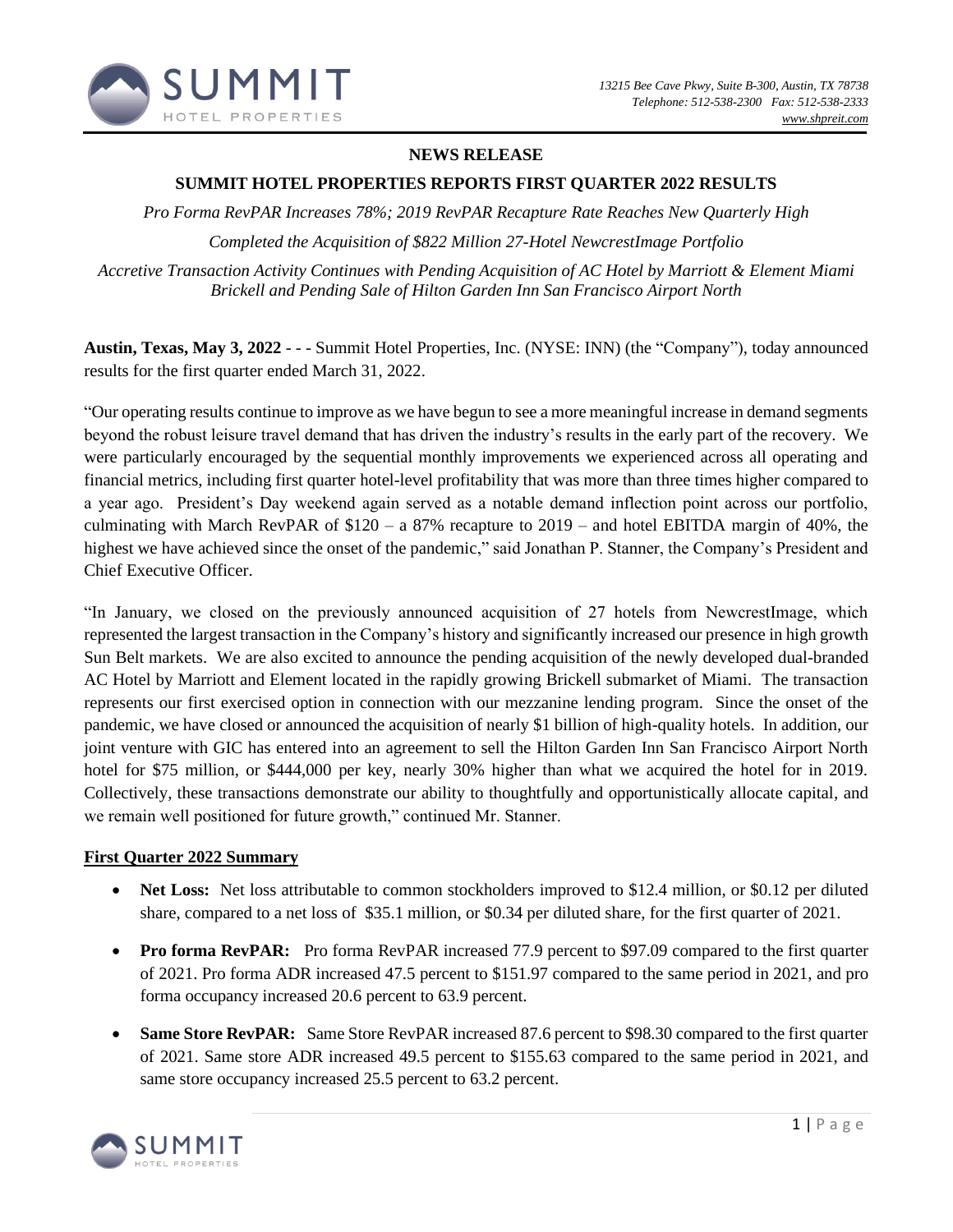- **Pro Forma Hotel EBITDA<sup>(1)</sup>:** Pro forma hotel EBITDA increased to \$47.3 million from \$15.8 million in the same period in 2021. Pro forma hotel EBITDA margin expanded to 32.6 percent from 19.7 percent in the same period of 2021.
- **Same Store Hotel EBITDA<sup>(1)</sup>:** Same store hotel EBITDA increased to \$33.8 million from \$7.7 million in the same period in 2021. Same store hotel EBITDA margin expanded to 31.2 percent from 13.3 percent in the same period of 2021.
- **Adjusted EBITDA***re*<sup>(1)</sup>: Adjusted EBITDA*re* increased to \$32.9 million from \$6.2 million in the first quarter of 2021.
- **Adjusted FFO<sup>(1)</sup>:** Adjusted FFO was \$20.1 million, or \$0.17 per diluted share, compared to (\$6.9) million, or (\$0.07) per diluted share, in the first quarter of 2021.

The Company's results for the three months ended March 31, 2022, are as follows (in thousands, except per share amounts):

|                                              | <b>For the Three Months Ended</b><br>March 31, |             |        |          |  |
|----------------------------------------------|------------------------------------------------|-------------|--------|----------|--|
|                                              |                                                | 2022        |        | 2021     |  |
|                                              |                                                |             |        |          |  |
| Net loss attributable to common stockholders | \$                                             | (12,379)    | \$     | (35,074) |  |
| Net loss per diluted share                   | \$                                             | (0.12)      | \$     | (0.34)   |  |
| <b>Total revenues</b>                        | $\$\,$                                         | 141,869     | \$     | 57,854   |  |
| EBITDAre <sup>(1)</sup>                      | \$                                             | 38,738      | \$     | 5,268    |  |
| Adjusted EBITDAre <sup>(1)</sup>             | \$                                             | 32,921      | \$     | 6,224    |  |
| ${\rm FFO}$ $^{\rm (1)}$                     | \$                                             | 14,493      | \$     | (9,508)  |  |
| Adjusted FFO <sup>(1)</sup>                  | $\sqrt{\ }$                                    | 20,141      | \$     | (6,923)  |  |
| FFO per diluted share and unit (1)           | \$                                             | 0.12        | \$     | (0.09)   |  |
| Adjusted FFO per diluted share and unit (1)  | $\$\,$                                         | 0.17        | \$     | (0.07)   |  |
|                                              |                                                |             |        |          |  |
| Pro Forma <sup>(2)</sup>                     |                                                |             |        |          |  |
| <b>RevPAR</b>                                | $\mathcal{S}$                                  | 97.09       | $\$\$  | 54.57    |  |
| <b>RevPAR Growth</b>                         |                                                | 77.9%       |        |          |  |
| Hotel EBITDA                                 | $\sqrt{\ }$                                    | 47,336      | $\$$   | 15,759   |  |
| Hotel EBITDA margin                          |                                                | 32.6%       |        | 19.7%    |  |
| Hotel EBITDA margin growth                   |                                                | 1,284 bps   |        |          |  |
|                                              |                                                |             |        |          |  |
| Same Store <sup>(3)</sup>                    |                                                |             |        |          |  |
| <b>RevPAR</b>                                | $\sqrt{\ }$                                    | 98.30       | $\$\,$ | 52.41    |  |
| RevPAR Growth                                |                                                | 87.6%       |        |          |  |
| <b>Hotel EBITDA</b>                          | $\mathcal{S}$                                  | 33,830      | \$     | 7,716    |  |
| Hotel EBITDA margin                          |                                                | 31.2%       |        | 13.3%    |  |
| Hotel EBITDA margin growth                   |                                                | $1,791$ bps |        |          |  |

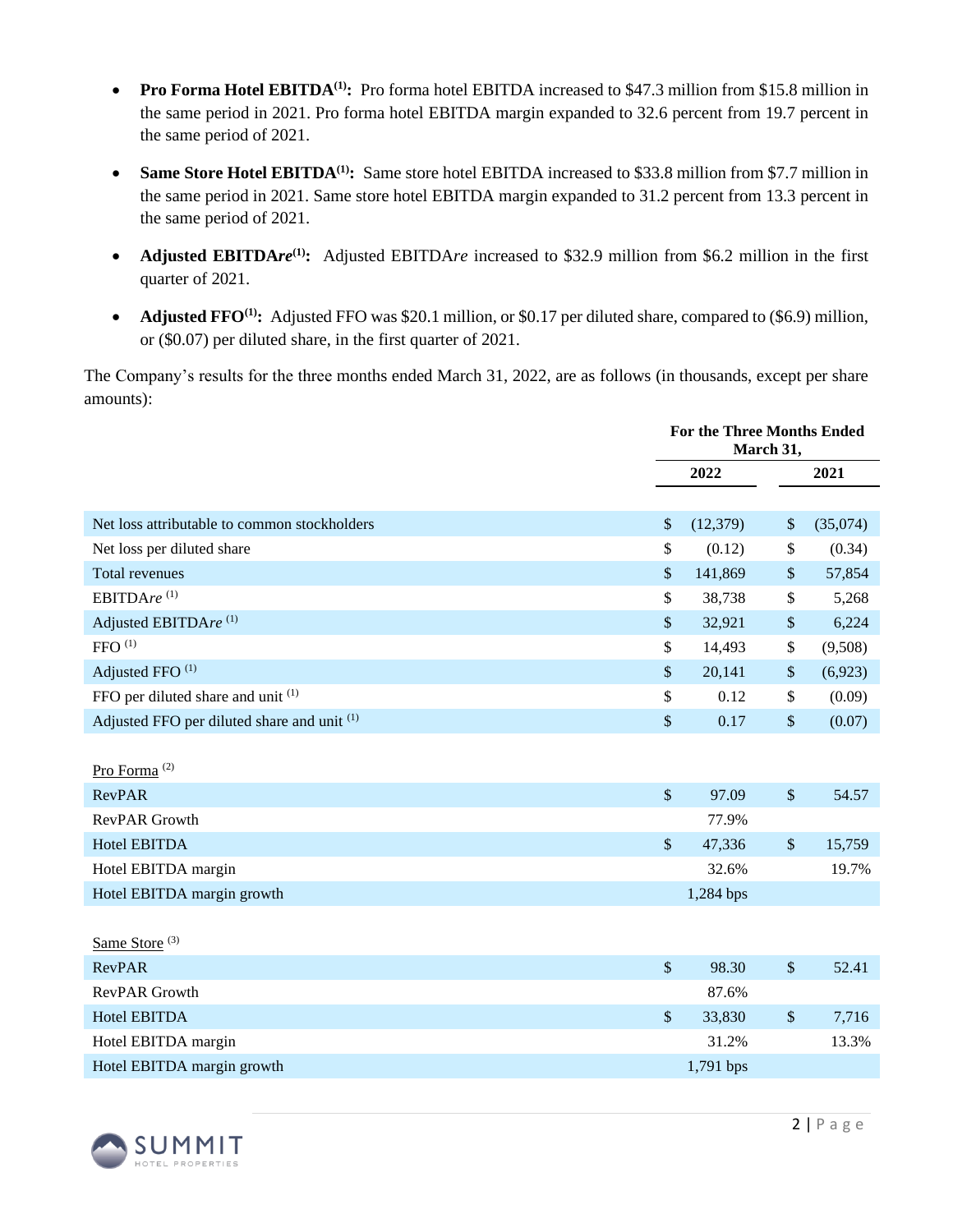- *(1) See tables later in this press release for a discussion and reconciliation of net loss to non-GAAP financial measures, including earnings before interest, taxes, depreciation, and amortization ("EBITDA"), EBITDAre, adjusted EBITDAre, funds from operations ("FFO"), FFO per diluted share and unit, adjusted FFO ("AFFO"), and AFFO per diluted share and unit, as well as a reconciliation of operating income (loss) to hotel EBITDA. See "Non-GAAP Financial Measures" at the end of this release.*
- *(2) Unless stated otherwise in this release, all pro forma information includes operating and financial results for 101 hotels owned as of March 31, 2022, as if each hotel had been owned by the Company since April 1, 2021 and remained open for the entirety of the measurement period. As a result, all pro forma information includes operating and financial results for hotels acquired since April 1, 2021, which may include periods prior to the Company's ownership. Pro forma and non-GAAP financial measures are unaudited.*
- *(3) All same store information includes operating and financial results for 72 hotels owned as of March 31, 2022, and at all times during the three months ended March 31, 2022, and 2021.*

### **Monthly Operating Data**

| <u>Pro Forma 101 Hotels - 2022 (1)</u>      | Jan          |              | Feb       |              | Mar       | $\Omega$ 1   |
|---------------------------------------------|--------------|--------------|-----------|--------------|-----------|--------------|
| Occupancy                                   | 53.1%        |              | 63.7%     |              | 74.8%     | 63.9%        |
| <b>ADR</b>                                  | \$<br>140.45 | \$.          | 150.96    | \$           | 160.90    | \$<br>151.97 |
| <b>RevPAR</b>                               | \$<br>74.63  | $\sqrt{3}$   | 96.14     | $\mathbb{S}$ | 120.32    | \$<br>97.09  |
| 2021 Variance                               |              |              |           |              |           |              |
| Occupancy change vs 2021                    | 21.1%        |              | 20.5%     |              | 20.3%     | 20.6%        |
| ADR change vs 2021                          | 46.5%        |              | 50.0%     |              | 46.3%     | 47.5%        |
| RevPAR change vs 2021                       | 77.5%        |              | 80.8%     |              | 76.0%     | 77.9%        |
| 2019 Variance                               |              |              |           |              |           |              |
| Occupancy change vs 2019                    | $-23.7%$     |              | $-17.5%$  |              | $-9.9\%$  | $-16.6%$     |
| ADR change vs 2019                          | $-8.9\%$     |              | $-8.7%$   |              | $-3.5%$   | $-6.4%$      |
| RevPAR change vs 2019                       | $-30.4%$     |              | $-24.6%$  |              | $-13.0\%$ | $-21.9%$     |
|                                             |              |              |           |              |           |              |
| Same Store 72 Hotels $-2022$ <sup>(2)</sup> | <b>Jan</b>   |              | Feb       |              | Mar       | $\Omega$     |
| Occupancy                                   | 52.0%        |              | 63.3%     |              | 74.2%     | 63.2%        |
| <b>ADR</b>                                  | \$<br>143.02 | \$.          | 153.47    | \$.          | 166.15    | \$<br>155.63 |
| <b>RevPAR</b>                               | \$<br>74.39  | $\mathbb{S}$ | 97.12     | $\mathbb{S}$ | 123.27    | \$<br>98.30  |
| 2021 Variance                               |              |              |           |              |           |              |
| Occupancy change vs 2021                    | 25.2%        |              | 25.7%     |              | 25.5%     | 25.5%        |
| ADR change vs 2021                          | 47.1%        |              | 50.6%     |              | 50.1%     | 49.5%        |
| RevPAR change vs 2021                       | 84.1%        |              | 89.3%     |              | 88.5%     | 87.6%        |
| 2019 Variance                               |              |              |           |              |           |              |
| Occupancy change vs 2019                    | $-25.5%$     |              | $-18.6\%$ |              | $-10.6\%$ | $-17.8%$     |
| ADR change vs 2019                          | $-9.4\%$     |              | $-10.1%$  |              | $-3.6%$   | $-7.0\%$     |

*(1) Unaudited pro forma information includes operating results for 101 hotels owned as of March 31, 2022, as if all such hotels had been owned by the Company since January 1, 2019. For any hotels acquired by the Company after January 1, 2019 (the "Acquired Hotels"), the Company has included in the pro forma information the financial results of each of the Acquired Hotels for the period from January 1, 2019, to the date the Acquired Hotels were purchased by the Company (the "Pre-acquisition Period"). The financial results for the Pre-acquisition Period were provided by the third-party owner of such Acquired Hotel prior to purchase by the Company and have not been audited or reviewed by our auditors or adjusted by us. The pro forma information is included to enable comparison of results for the current reporting period to results for the comparable period of the prior year and are not indicative of future results.*

*(2) All same store information includes operating and financial results for 72 hotels owned as of March 31, 2022, and at all times during the three months ended March 31, 2022, 2021, and 2019.*

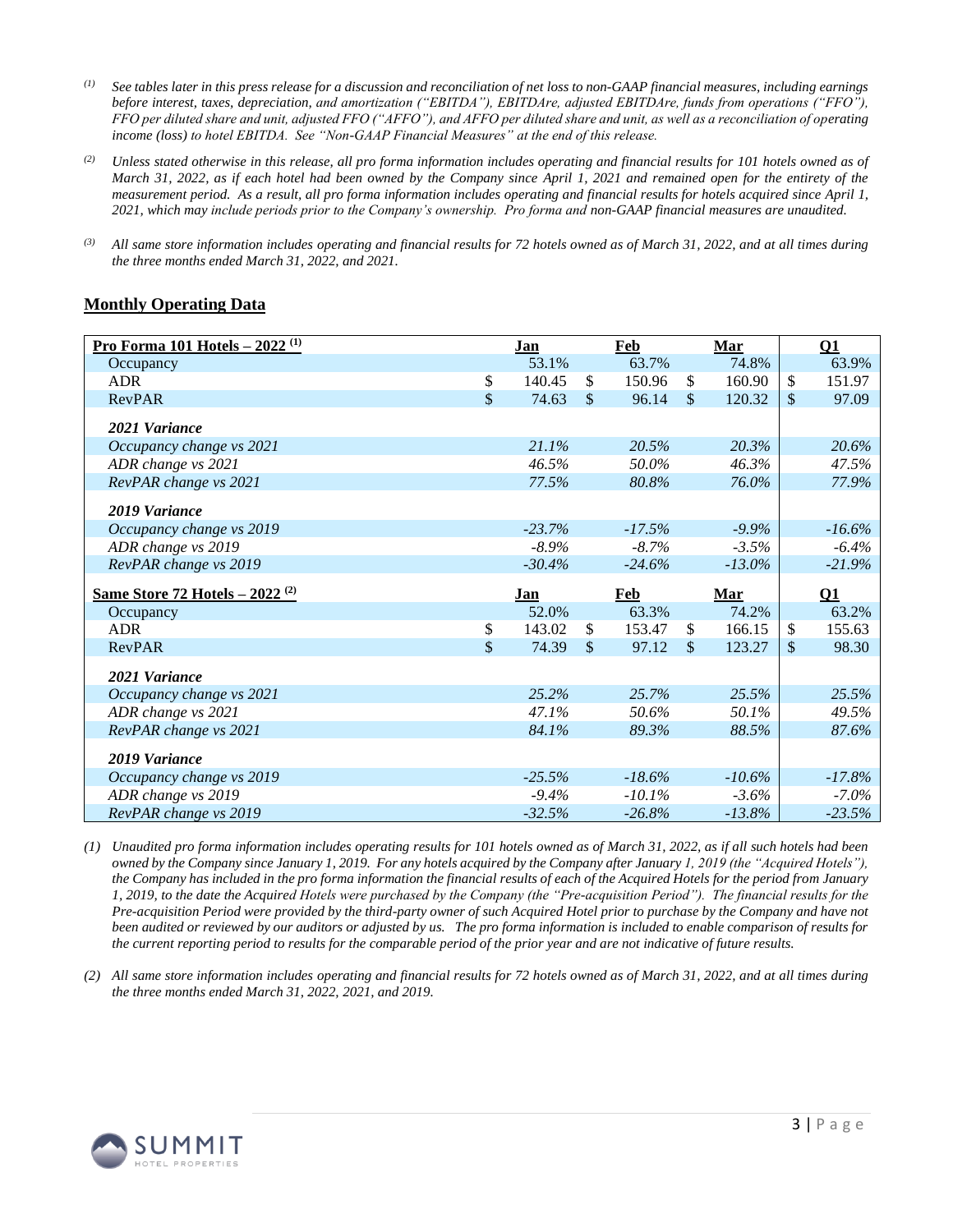## **Transaction Activity**

During the first quarter, the Company completed the previously announced 27-hotel portfolio acquisition through its existing joint venture with GIC from affiliates of NewcrestImage. The transaction included 27 hotels totaling 3,709 guestrooms, two parking structures, and various financial incentives. The total consideration for the transaction is comprised of \$776.5 million, or \$209,000 per key, for the 27-hotel portfolio, \$24.8 million for the two parking structures, and \$20.7 million for the various financial incentives.

### *Pending Transactions*

### Acquisition of the AC Hotel by Marriott & Element Miami Brickell

Subsequent to quarter-end, the Company exercised its initial equity purchase option to acquire a 90% interest in the newly constructed, dual-branded 264-guestroom AC Hotel by Marriott & Element Miami Brickell (the "Brickell Hotels"). The option price was based on a gross hotel valuation of \$89.0 million, or \$337,000 per key, and the Company expects to fund its estimated \$38 million equity requirement with the conversion of the previously funded \$30 million mezzanine construction loan, which earned 9% cash interest during the loan term, and \$8 million in cash. The transaction will be funded with the assumption of an estimated \$47 million mortgage loan that will have a variable interest rate of 30-day LIBOR + 300 basis points and maturity date of February 15, 2025.

Opened in December 2021, the Brickell Hotels are located in the heart of Brickell, a chic and vibrant neighborhood of downtown Miami, and adjacent to the Brickell City Centre - downtown Miami's landmark mixed-use development consisting of 5.4 million square feet of office, residential, retail and entertainment space. The Brickell Hotels' premier location creates a unique opportunity to capitalize on Miami's robust corporate and leisure demand growth. The Brickell Hotels feature *Rosa Sky*, a rooftop bar and lounge, an amenity deck with a pool, cabana seating, and outdoor bar, the AC lounge restaurant and bar, modern fitness center, nearly 5,000 square feet of meeting and event space, and 150 structured parking spaces in the property's garage.



The Miami market has been a leader in the lodging recovery during the pandemic ranking first in the nation in nominal RevPAR in both 2020 and 2021 and one of only three markets among the top 25 in the U.S. that surpassed 2019 RevPAR levels in 2021. The Miami market was the best performing top 25 market in the first quarter of 2022 surpassing the comparable 2019 RevPAR by 18%.

The transaction is expected to close during the second quarter of 2022. The project was developed by an affiliate of Robert Finvarb Companies, LLC, an established Miami based developer, who will

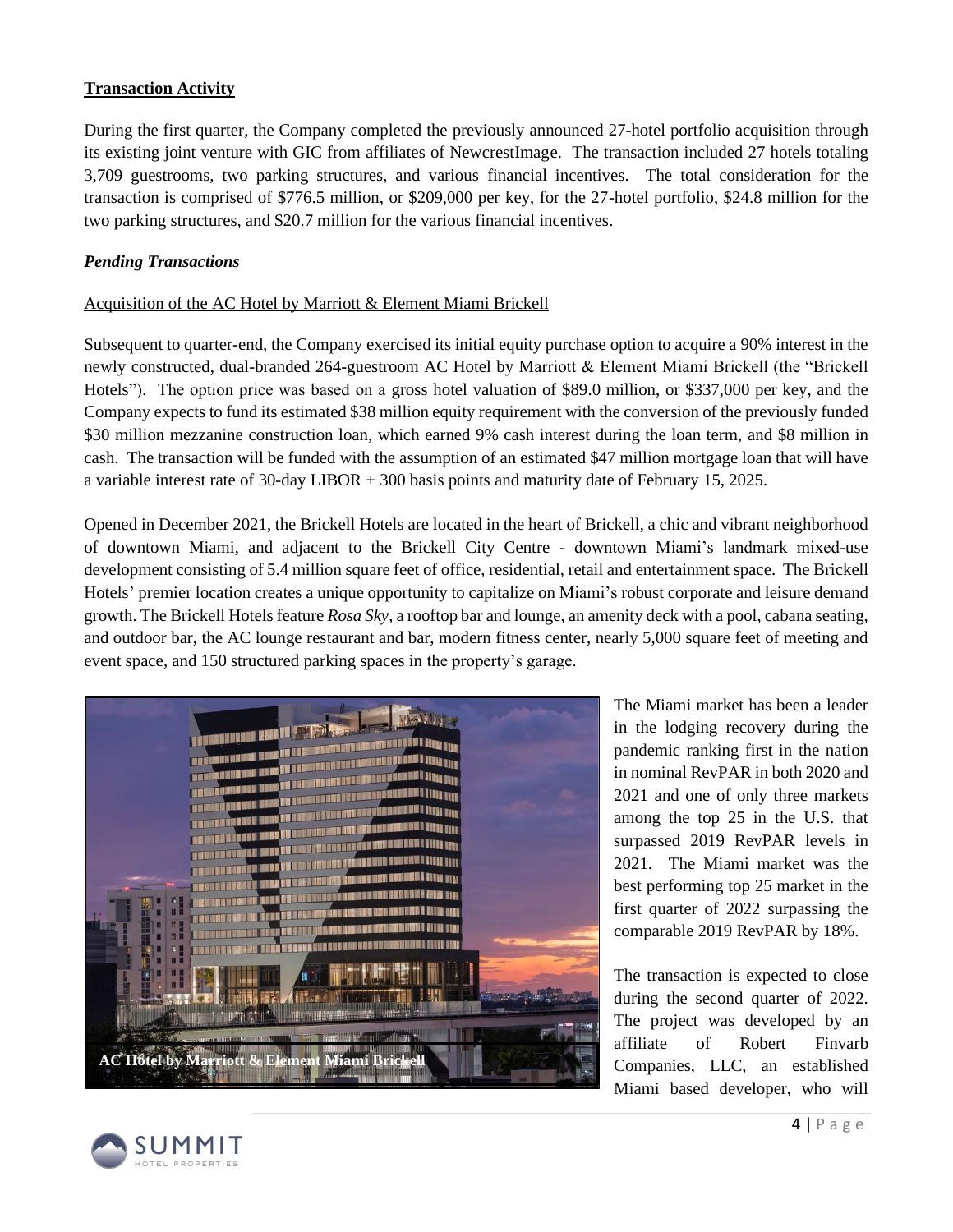remain our joint venture partner with a 10% equity interest in the Brickell Hotels. Upon closing, a \$10 million letter of credit that currently supports the equity purchase option will be released and the Company will retain the option to acquire the remaining 10% equity interest of the Brickell Hotels in December 2026.

# Disposition of the Hilton Garden Inn San Francisco Airport North

Subsequent to quarter end, the Company's joint venture with GIC entered into a contract to sell the 169-guestroom Hilton Garden Inn San Francisco Airport North for total consideration of \$75.0 million, or \$444,000 per key. The transaction represents a 1.0% capitalization rate based on the hotel's net operating income after a 4% FF&E reserve for the twelve months ended March 31, 2022. The Company will also forego a comprehensive renovation that was scheduled for late 2022 estimated to be \$7.1 million, or \$42,000 per key, as a result of the sale.

The joint venture acquired the hotel in October 2019 for \$58.0 million, or \$343,000 per key, and the transaction is expected to result in a \$20.5 million net gain on sale. Net proceeds from the transaction are estimated to be \$73 million, of which the Company's share will be equal to approximately \$37 million. The Company expects to use the net sale proceeds to repay indebtedness and for other general corporate purposes.

## **Capital Markets and Balance Sheet**

On March 31, 2022, inclusive of its pro rata share of the Joint Venture debt, the Company had the following:

- Pro rata outstanding debt of \$1.2 billion with a weighted average interest rate of 3.39 percent.
- After giving effect to interest rate derivative agreements, \$839.0 million, or 69 percent, of our pro rata outstanding debt had fixed interest rates, and \$377.2 million, or 31 percent, had variable interest rates.
- Pro rata unrestricted cash and cash equivalents of \$62.7 million.
- Revolving credit facility availability of \$340.0 million, plus an additional \$50.0 million available to borrow subject to certain requirements. The Company had no borrowings outstanding on its revolving credit facility.
- Total liquidity of \$452.7 million, including unrestricted cash and cash equivalents and revolving credit facility availability.

## **Capital Improvements**

The Company invested \$10.3 million during the three months ended March 31, 2022 and plans to invest a total of \$60.0 million to \$80.0 million on a consolidated basis and \$50.0 million to \$70.0 million on a pro rata basis for the full year 2022. The Company anticipates completing or starting renovations at 13 hotels during the year, nine of which are expected to commence in the fourth quarter. Renovations expected to be complete by year-end include the Hilton Garden Inn Houston Energy Corridor, Hyatt Place Orlando Universal Studios, and SpringHill Suites Nashville MetroCenter.

## **Dividends**

On April 29, 2022, the Company declared a quarterly cash preferred dividend of \$0.390625 per share of the Company's 6.25% Series E Cumulative Redeemable Preferred Stock for the dividend period ending on May 31, 2022, and a cash dividend of \$0.3671875 per share of the Company's 5.875% Series F Cumulative Redeemable Preferred Stock for the dividend period ending on May 31, 2022.

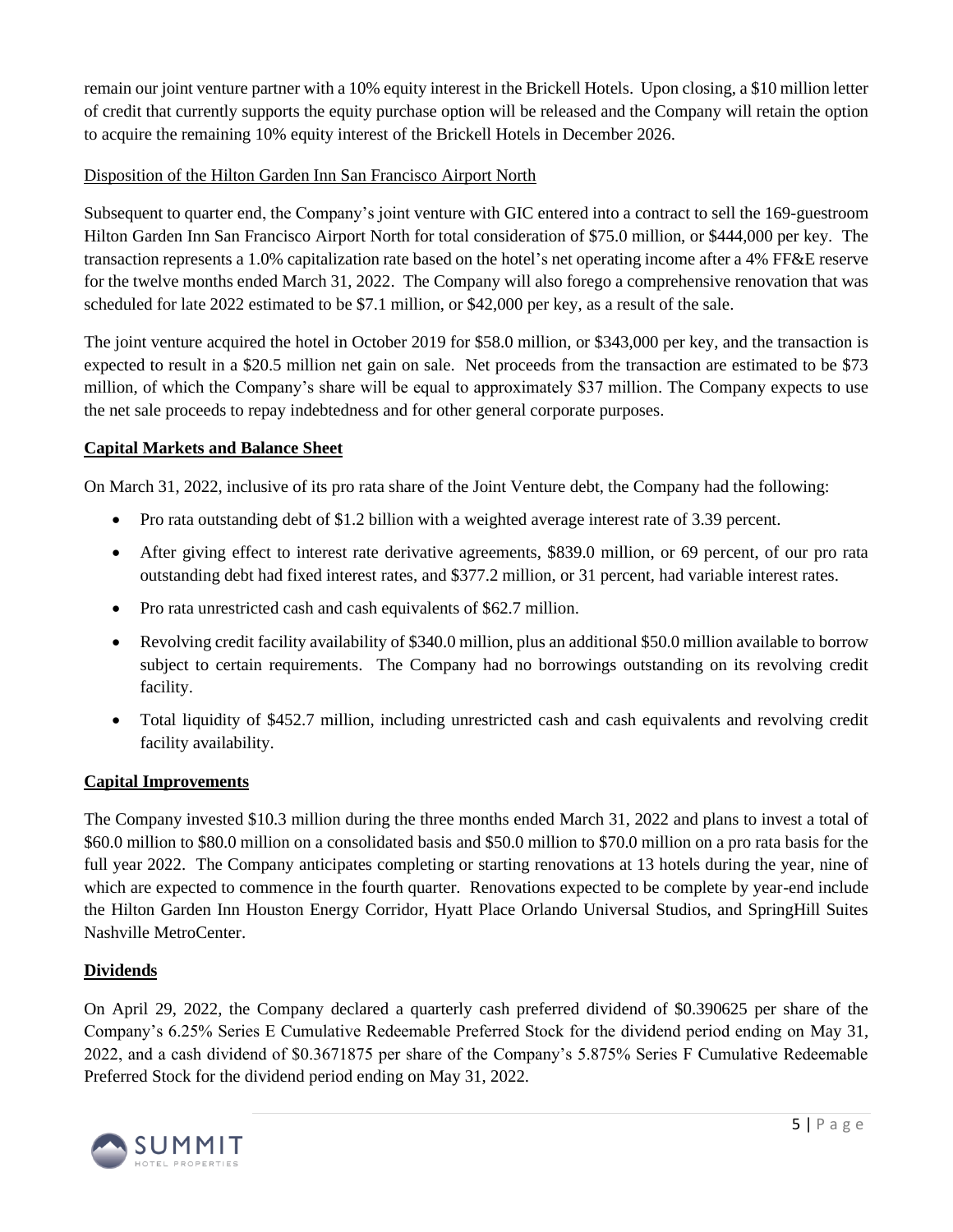The Company also declared on behalf of the operating partnership, distributions pertaining to the operating partnership's unregistered 5.25% Series Z Cumulative Perpetual Preferred Units that were issued as part of the recently completed NewcrestImage portfolio acquisition. The cash distributions are \$0.328125 per unit for the units issued on January 13, 2022, and \$0.249660 per unit for the units issued on March 23, 2022.

The dividends and distributions are payable on May 31, 2022, to holders of record as of May 17, 2022.

# **2022 Outlook**

Given the continued uncertainty and volatility of the operating environment, the Company is not providing operational or earnings guidance at this time. However, the Company is providing its expectations for certain nonoperational items based on 101 hotels owned as of March 31, 2022 and pending transaction activity including the acquisition of the 264-guestroom dual-branded AC Hotel by Marriott & Element Miami Brickell and the disposition of the 169-guestroom Hilton Garden Inn San Francisco Airport North currently owned by the Company's joint venture with GIC, both of which are expected to be completed during the second quarter of 2022.

|                              | <b>Summit Consolidated</b> |    | <b>Variance to Prior Ouarter</b> |       |                          |
|------------------------------|----------------------------|----|----------------------------------|-------|--------------------------|
|                              | Low                        |    | High                             | Low   | High                     |
| Cash Corporate G&A           | 19.500                     | S  | 21,500                           | -     |                          |
| <b>Cash Interest Expense</b> | 54,500                     | \$ | 56,500                           | 2.000 | 2,000                    |
| Preferred Dividends          | 18,200                     | \$ | 18.200                           | (100) | \$<br>(100)              |
| Capital Expenditures         | 60,000                     |    | 80,000                           |       | $\overline{\phantom{0}}$ |

|                      |             | <b>Summit Pro Rata</b> |    |        | <b>Variance to Prior Ouarter</b> |   |                          |  |
|----------------------|-------------|------------------------|----|--------|----------------------------------|---|--------------------------|--|
|                      | High<br>Low |                        |    | Low    | High                             |   |                          |  |
| Cash Corporate G&A   |             | 19,000                 | \$ | 21,000 | $\overline{\phantom{a}}$         |   |                          |  |
| Interest Expense     |             | 42,500                 | \$ | 44.500 | $\overline{\phantom{a}}$         |   | -                        |  |
| Preferred Dividends  | S           | 18.200                 | \$ | 18,200 | (100)                            | S | (100)                    |  |
| Capital Expenditures |             | 50,000                 | \$ | 70,000 | -                                |   | $\overline{\phantom{a}}$ |  |

## **First Quarter 2022 Earnings Conference Call**

The Company will conduct its quarterly conference call on Wednesday, May 4, 2022, at 9:00 AM ET. To participate in the conference call, please follow the steps below:

- 1. On May 4, 2022, dial 877-930-8101 approximately ten minutes before the call begins (8:50 AM ET).
- 2. Enter conference identification code 3183004.
- 3. Please state your full name and company affiliation and you will be connected to the call.

A live webcast of the quarterly conference call will be available through the Company's website, www.shpreit.com. A replay of the quarterly conference call webcast will be available until 12:00 PM ET Wednesday, May 11, 2022, by dialing 855-859-2056, conference identification code 3183004. A replay will also be available in the Investor Relations section of the Company's website until July 31, 2022.

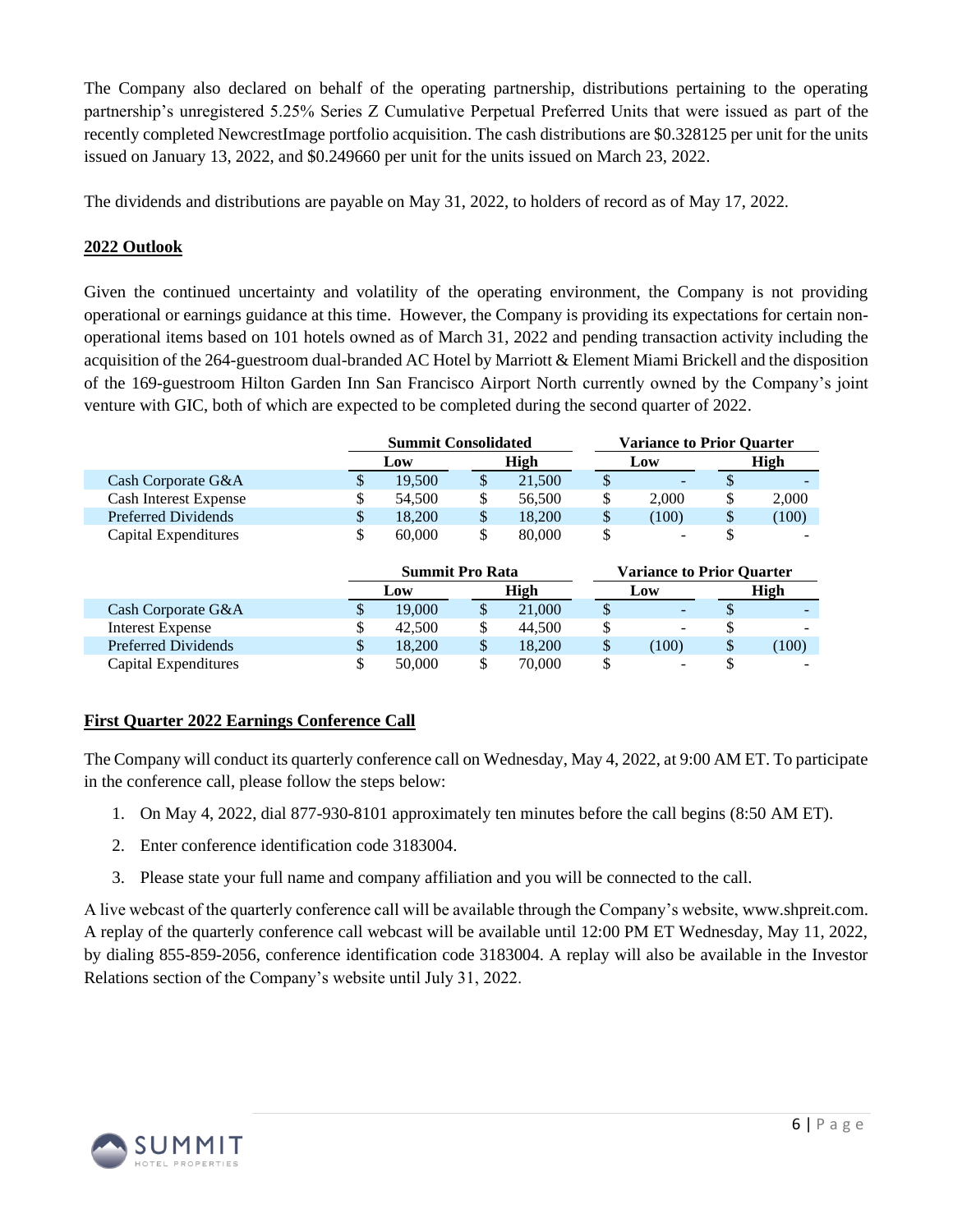### **About Summit Hotel Properties**

Summit Hotel Properties, Inc. is a publicly traded real estate investment trust focused on owning premium-branded hotels with efficient operating models primarily in the Upscale segment of the lodging industry. As of May 3, 2022, the Company's portfolio consisted of 101 hotels, 61 of which are wholly owned, with a total of 15,228 guestrooms located in 24 states.

For additional information, please visit the Company's website, [www.shpreit.com,](https://c212.net/c/link/?t=0&l=en&o=3428622-1&h=2193808238&u=http%3A%2F%2Fwww.shpreit.com%2F&a=www.shpreit.com) and follow the Company on Twitter at @SummitHotel\_INN. Investors and others should note that the Company routinely announces material information to investors and the marketplace using U.S. Securities and Exchange Commission filings, press releases, public conference calls, webcasts, and the Investors section of the Company's website. The Company uses these channels as well as social media channels (e.g., the Company's Twitter account @SummitHotel\_INN) as a means of disclosing information about the Company's business to our colleagues, investors, and the public. While not all the information that the Company posts to the Company's website or on the Company's social media channels is of a material nature, some information could be deemed to be material. Accordingly, the Company encourages investors, the media, and others interested in the Company to review the information that it shares on https://investor.shpreit.com/corporate-profile.

### **Contact:**

Adam Wudel SVP – Finance & Capital Markets Summit Hotel Properties, Inc. (512) 538-2325

### **Forward-Looking Statements**

*This press release contains statements that are "forward-looking statements" within the meaning of Section 27A of the Securities Act of 1933, as amended, and Section 21E of the Securities Exchange Act of 1934, as amended, pursuant to the safe harbor provisions of the Private Securities Litigation Reform Act of 1995. Forward-looking statements are generally identifiable by use of forward-looking terminology such as "may," "will," "should," "potential," "intend," "expect," "seek," "anticipate," "estimate," "approximately," "believe," "could," "project," "predict," "forecast," "continue," "plan," "likely," "would" or other similar words or expressions. Forward-looking statements are based on certain assumptions and can include future expectations, future plans and strategies, financial and operating projections, or other forward-looking information. Examples of forward-looking statements include the following: the Company's ability to realize growth from the allocation of capital; projections of the Company's cash corporate G&A, interest expense, capital expenditures or other financial items; descriptions of the Company's plans or objectives for future operations, acquisitions, dispositions, and financings; and descriptions of assumptions underlying or relating to any of the foregoing expectations regarding the timing of their occurrence. These forward-looking statements are subject to various risks and uncertainties, not all of which are known to the Company and many of which are beyond the Company's control, which could cause actual results to differ materially from such statements. These risks and uncertainties include, but are not limited to, the state of the U.S. economy, supply and demand in the hotel industry, and other factors as are described in greater detail in the Company's filings with the Securities and Exchange Commission ("SEC"). Unless legally required, the Company disclaims any obligation to update any forwardlooking statements, whether as a result of new information, future events, or otherwise.*

*For information about the Company's business and financial results, please refer to the "Management's Discussion and Analysis of Financial Condition and Results of Operations" and "Risk Factors" sections of the Company's Annual Report on Form 10-K for the year ended December 31, 2021, filed with the SEC, and its quarterly and other periodic filings with the SEC. The Company undertakes no duty to update the statements in this release to conform the statements to actual results or changes in the Company's expectations.*

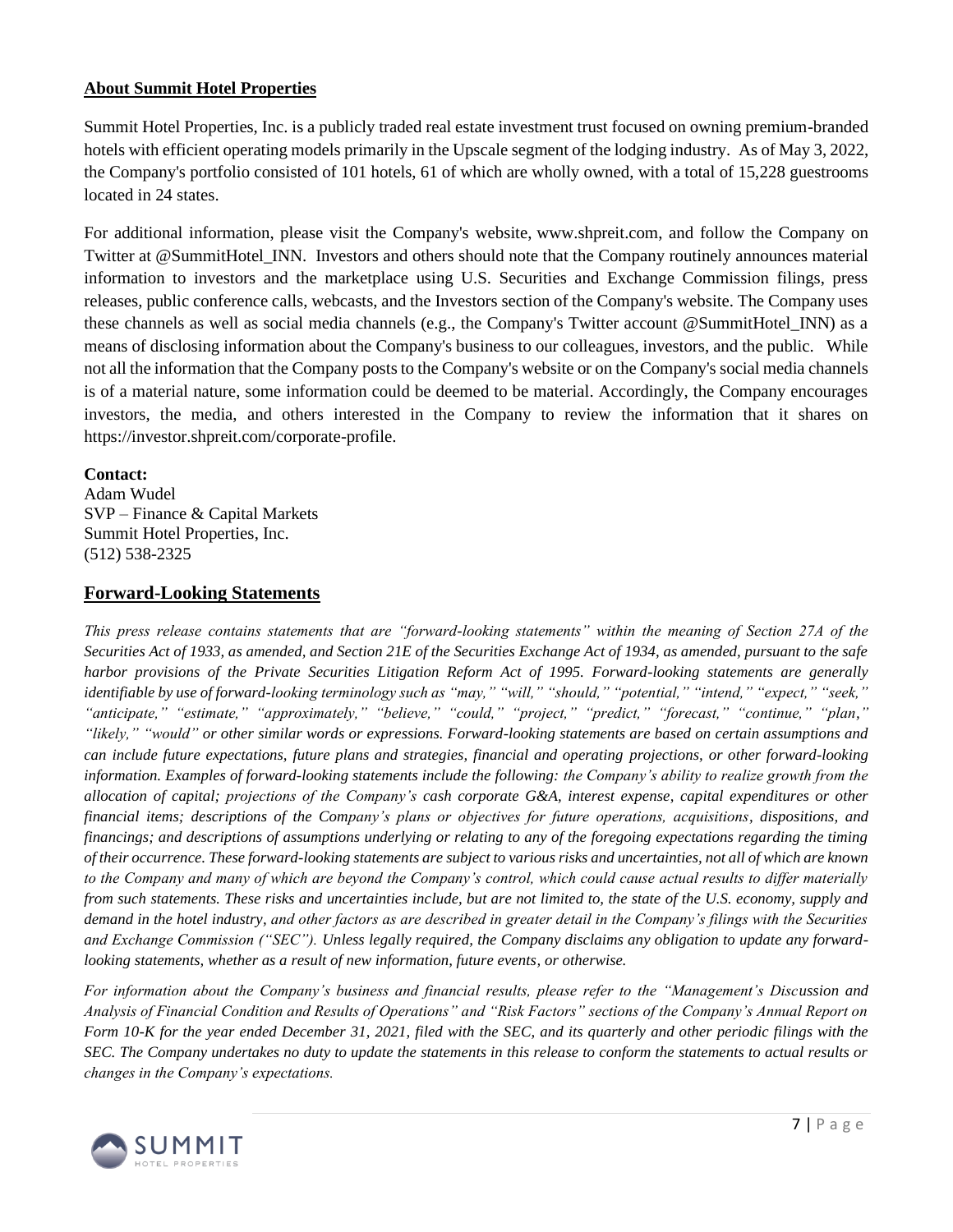# **Summit Hotel Properties, Inc. Condensed Consolidated Balance Sheets**

*(Dollars in thousands)*

|                                                    | March 31,<br>2022 | <b>December</b><br>31, 2021 |
|----------------------------------------------------|-------------------|-----------------------------|
|                                                    | (unaudited)       |                             |
| <b>ASSETS</b>                                      |                   |                             |
| Investment in hotel properties, net                | 2,848,401<br>\$   | \$2,091,973                 |
| Undeveloped land                                   | 1.500             | 1,500                       |
| Assets held for sale, net                          | 52,801            | 425                         |
| Cash and cash equivalents                          | 82,397            | 64,485                      |
| Restricted cash                                    | 32,836            | 32,459                      |
| Right-of-use assets, net                           | 31,841            | 26,942                      |
| Trade receivables, net                             | 28,202            | 14,476                      |
| Prepaid expenses and other                         | 17,000            | 24,496                      |
| Deferred charges, net                              | 7,832             | 4,347                       |
| Other assets                                       | 3,789             | 3,799                       |
| <b>Total</b> assets                                | 3,106,599<br>\$   | \$<br>2,264,902             |
| <b>LIABILITIES AND EQUITY</b>                      |                   |                             |
| Liabilities:                                       |                   |                             |
| Debt, net of debt issuance costs                   | 1,481,895<br>\$   | 1,069,797<br>$\mathbb{S}$   |
| Lease liabilities, net                             | 22,049            | 17,232                      |
| Accounts payable                                   | 5,341             | 4,462                       |
| Accrued expenses and other                         | 75,699            | 66,219                      |
| <b>Total liabilities</b>                           | 1,584,984         | 1,157,710                   |
|                                                    |                   |                             |
| Redeemable non-controlling interests               | 50,220            |                             |
|                                                    |                   |                             |
| Total stockholders' equity                         | 951,346           | 948,073                     |
| Non-controlling interests in operating partnership | 158,646           | 793                         |
| Non-controlling interests in joint venture         | 361,403           | 158,326                     |
| Total equity                                       | 1,471,395         | 1,107,192                   |
| Total liabilities and equity                       | \$3,106,599       | \$2,264,902                 |

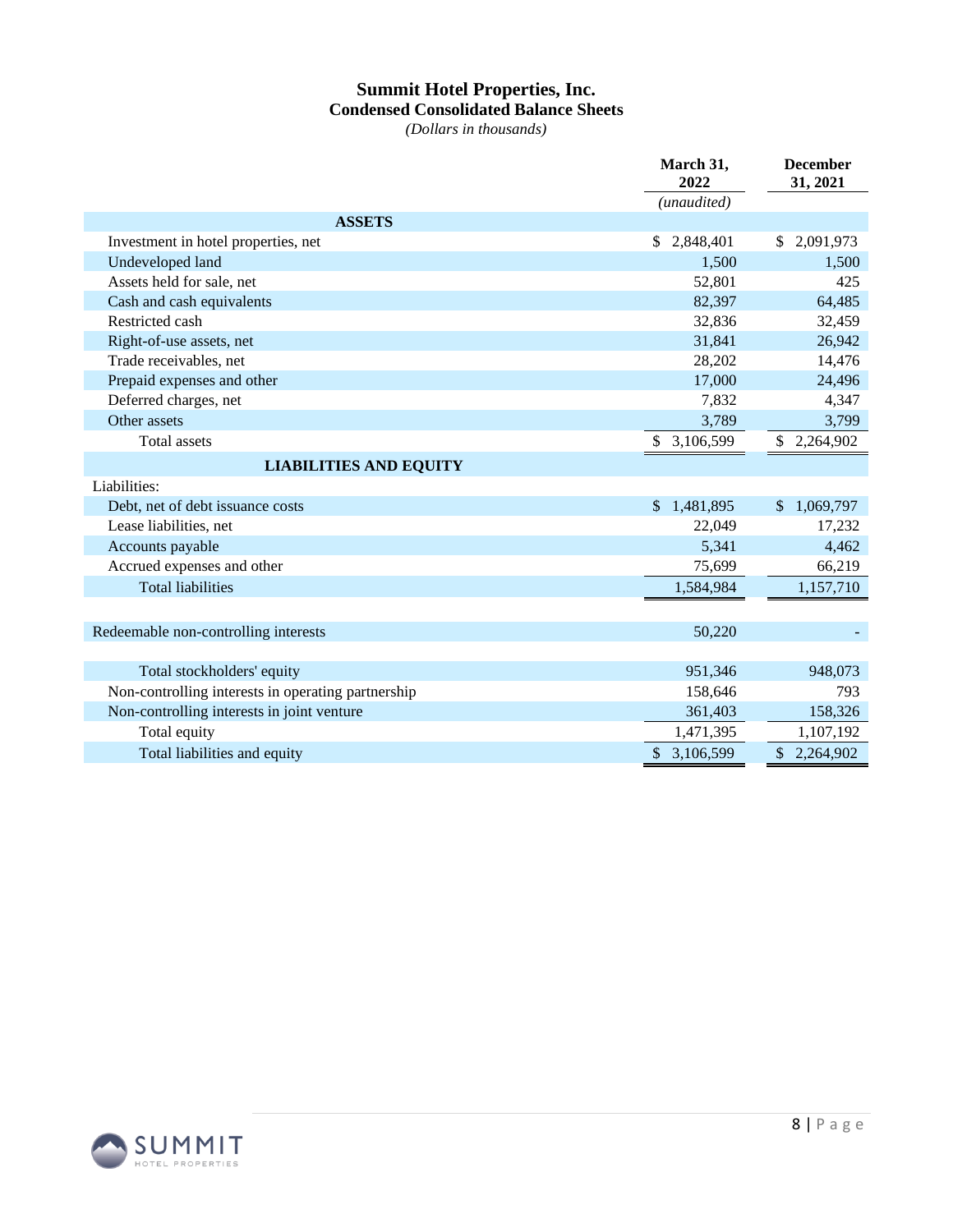# **Summit Hotel Properties, Inc. Condensed Consolidated Statements of Operations**

*(Amounts in thousands, except per share amounts)*

|                                                        | <b>For the Three Months Ended</b><br>March 31, |           |    |           |
|--------------------------------------------------------|------------------------------------------------|-----------|----|-----------|
|                                                        |                                                | 2022      |    | 2021      |
| <b>Revenues:</b>                                       |                                                |           |    |           |
| Room                                                   | \$                                             | 128,810   | \$ | 53,245    |
| Food and beverage                                      |                                                | 5,662     |    | 1,003     |
| Other                                                  |                                                | 7,397     |    | 3,606     |
| <b>Total revenues</b>                                  |                                                | 141,869   |    | 57,854    |
| <b>Expenses:</b>                                       |                                                |           |    |           |
| Room                                                   |                                                | 28,410    |    | 12,550    |
| Food and beverage                                      |                                                | 4,114     |    | 556       |
| Other hotel operating expenses                         |                                                | 46,277    |    | 24,574    |
| Property taxes, insurance and other                    |                                                | 13,138    |    | 10,904    |
| Management fees                                        |                                                | 3,795     |    | 1,555     |
| Depreciation and amortization                          |                                                | 36,274    |    | 27,297    |
| Corporate general and administrative                   |                                                | 9,137     |    | 5,678     |
| Total expenses                                         |                                                | 141,145   |    | 83,114    |
| Gain on disposal of assets, net                        |                                                |           |    | 50        |
| Operating income (loss)                                |                                                | 724       |    | (25,210)  |
| Other income (expense):                                |                                                |           |    |           |
| Interest expense                                       |                                                | (13, 439) |    | (10,788)  |
| Other income, net                                      |                                                | 1,742     |    | 3,232     |
| Total other income (expense)                           |                                                | (11,697)  |    | (7,556)   |
| Loss from continuing operations before income taxes    |                                                | (10, 973) |    | (32,766)  |
| Income tax benefit (expense)                           |                                                | 2,000     |    | (105)     |
| Net loss                                               |                                                | (8,973)   |    | (32, 871) |
| Less - Loss attributable to non-controlling interests: |                                                |           |    |           |
| <b>Operating Partnership</b>                           |                                                | 482       |    | 54        |
| Joint venture                                          |                                                | 82        |    | 1,452     |
| Net loss attributable to Summit Hotel Properties, Inc. |                                                | (8,409)   |    | (31, 365) |
| Preferred stock dividends                              |                                                | (3,970)   |    | (3,709)   |
| Net loss attributable to common stockholders           | $\mathcal{S}$                                  | (12, 379) | \$ | (35,074)  |
| Loss per share:                                        |                                                |           |    |           |
| Basic and diluted                                      | \$                                             | (0.12)    | \$ | (0.34)    |
| Weighted average common shares outstanding:            |                                                |           |    |           |
| Basic and diluted                                      |                                                | 104,896   |    | 104,278   |

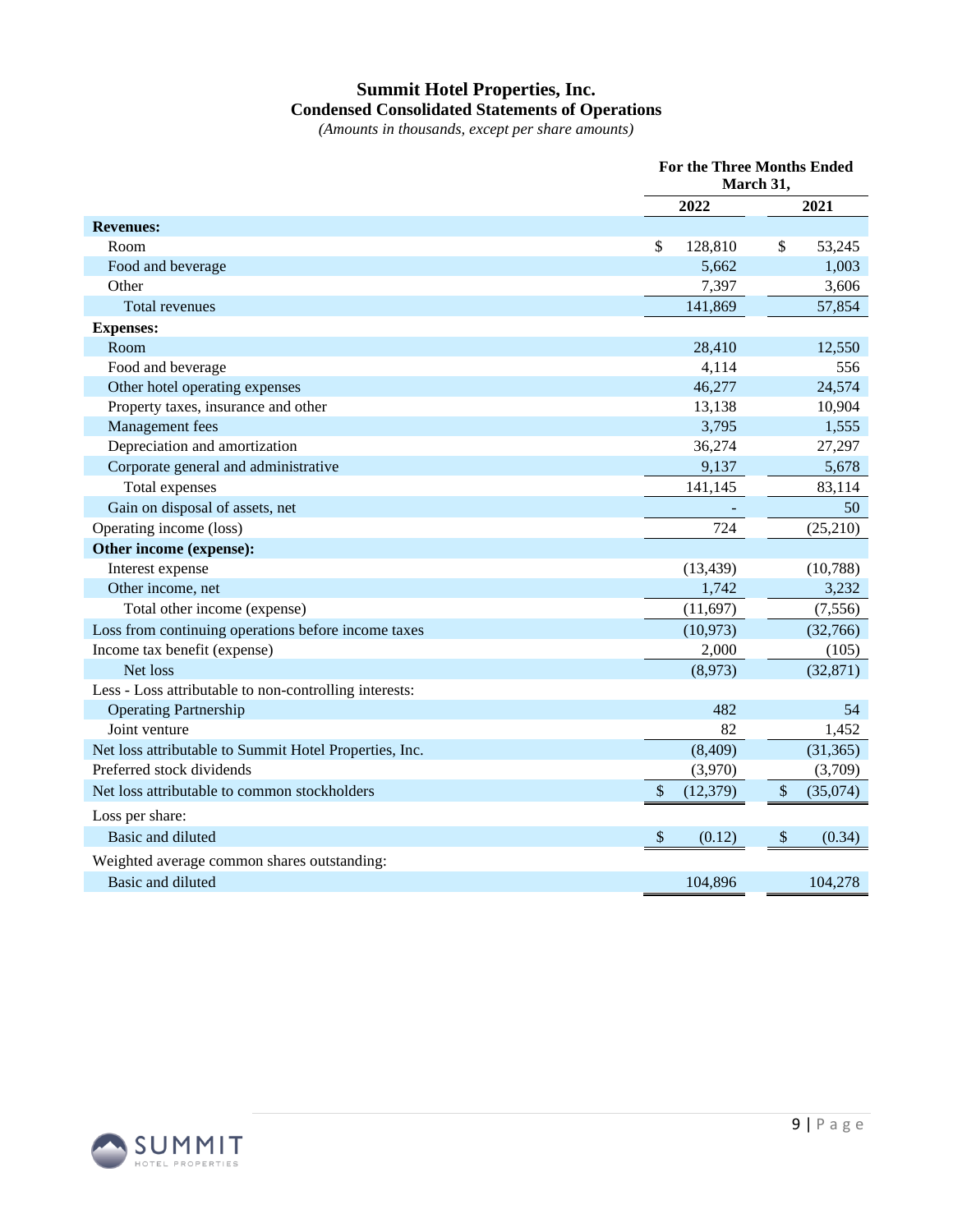# **Summit Hotel Properties, Inc. Reconciliation of Net Loss to Non-GAAP Measures – Funds From Operations**

*(Unaudited)*

*(Amounts in thousands, except per share and unit amounts)*

|                                                                          | <b>For the Three Months Ended</b> | March 31, |      |           |  |
|--------------------------------------------------------------------------|-----------------------------------|-----------|------|-----------|--|
|                                                                          | 2022                              |           | 2021 |           |  |
| Net loss                                                                 | \$<br>(8,973)                     | \$        |      | (32,871)  |  |
| Preferred dividends                                                      | (4,525)                           |           |      | (3,709)   |  |
| Loss related to non-controlling interests in joint venture               | 82                                |           |      | 1,452     |  |
| Net loss applicable to common shares and common units                    | \$<br>(13, 416)                   | \$        |      | (35, 128) |  |
| Real estate-related depreciation <sup>(1)</sup>                          | 35,195                            |           |      | 27,180    |  |
| Gain on disposal of assets, net                                          |                                   |           |      | (50)      |  |
| Adjustments from non-controlling interest in joint venture               | (7,286)                           |           |      | (1,510)   |  |
| FFO applicable to common shares and common units                         | \$<br>14,493                      | \$        |      | (9,508)   |  |
| Amortization of intangible assets (1)                                    | 911                               |           |      |           |  |
| Amortization of lease-related intangible assets, net                     |                                   |           |      | 22        |  |
| Amortization of deferred financing costs                                 | 1,412                             |           |      | 1,011     |  |
| Amortization of franchise fees (1)                                       | 168                               |           |      | 117       |  |
| Equity-based compensation                                                | 3,698                             |           |      | 1,569     |  |
| Debt transaction costs                                                   |                                   |           |      | 116       |  |
| Non-cash interest income <sup>(2)</sup>                                  | (122)                             |           |      | (257)     |  |
| Non-cash lease expense, net                                              | 128                               |           |      | 120       |  |
| Casualty losses (recoveries), net                                        | 185                               |           |      | (35)      |  |
| Adjustments from non-controlling interest in joint venture               | (732)                             |           |      | (78)      |  |
| AFFO applicable to common shares and common units                        | \$<br>20,141                      | \$        |      | (6,923)   |  |
| FFO per common share / common unit                                       | \$<br>0.12                        | \$        |      | (0.09)    |  |
| AFFO per common share / common unit                                      | \$<br>0.17                        | \$        |      | (0.07)    |  |
| Weighted average diluted common shares / common units for FFO / AFFO (3) | 118,976                           |           |      | 104,440   |  |

*(1) The total of these line items represents depreciation and amortization as reported on the Company's Condensed Consolidated Statements of Operations for the periods presented.*

*(2) Non-cash interest income relates to the amortization of the discount on certain notes receivable. The discount on these notes receivable was recorded at inception of the related loans based on the estimated value of the embedded purchase options in the notes receivable.*

*(3) The Company includes the outstanding OP units issued by Summit Hotel OP, LP, the Company's operating partnership, held by limited partners other than the Company because the OP units are redeemable for cash or, at the Company's option, shares of the Company's common stock on a one-for-one basis.*

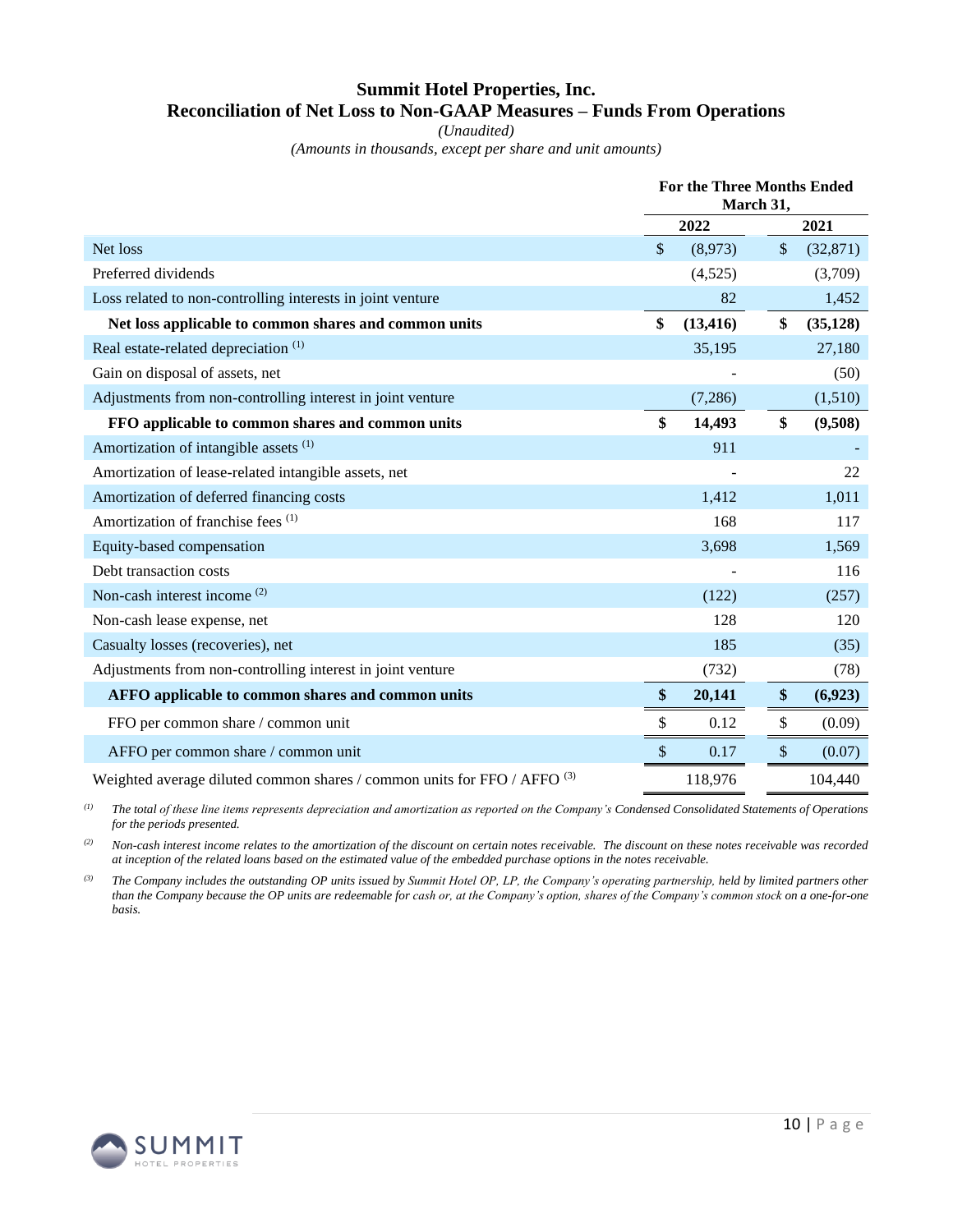# **Summit Hotel Properties, Inc. Reconciliation of Weighted Average Diluted Common Shares**

*(Unaudited) (Amounts in thousands)*

|                                                                                                    | <b>For the Three Months Ended</b><br>March 31, |         |
|----------------------------------------------------------------------------------------------------|------------------------------------------------|---------|
|                                                                                                    | 2022                                           | 2021    |
| Weighted average dilutive common shares outstanding                                                | 104.896                                        | 104,278 |
| Dilutive effect of restricted stock awards                                                         | 627                                            |         |
| Dilutive effect of shares issuable upon conversion of convertible debt                             | 23,978                                         |         |
| Adjusted weighted dilutive common shares outstanding                                               | 129,501                                        | 104,278 |
|                                                                                                    |                                                |         |
| Non-GAAP adjustment for dilutive effects of common units                                           | 13,453                                         | 162     |
| Non-GAAP adjustment for dilutive effects of shares issuable upon conversion of<br>convertible debt | (23,978)                                       |         |
| Non-GAAP weighted dilutive common shares / common units outstanding                                | 118,976                                        | 104,440 |

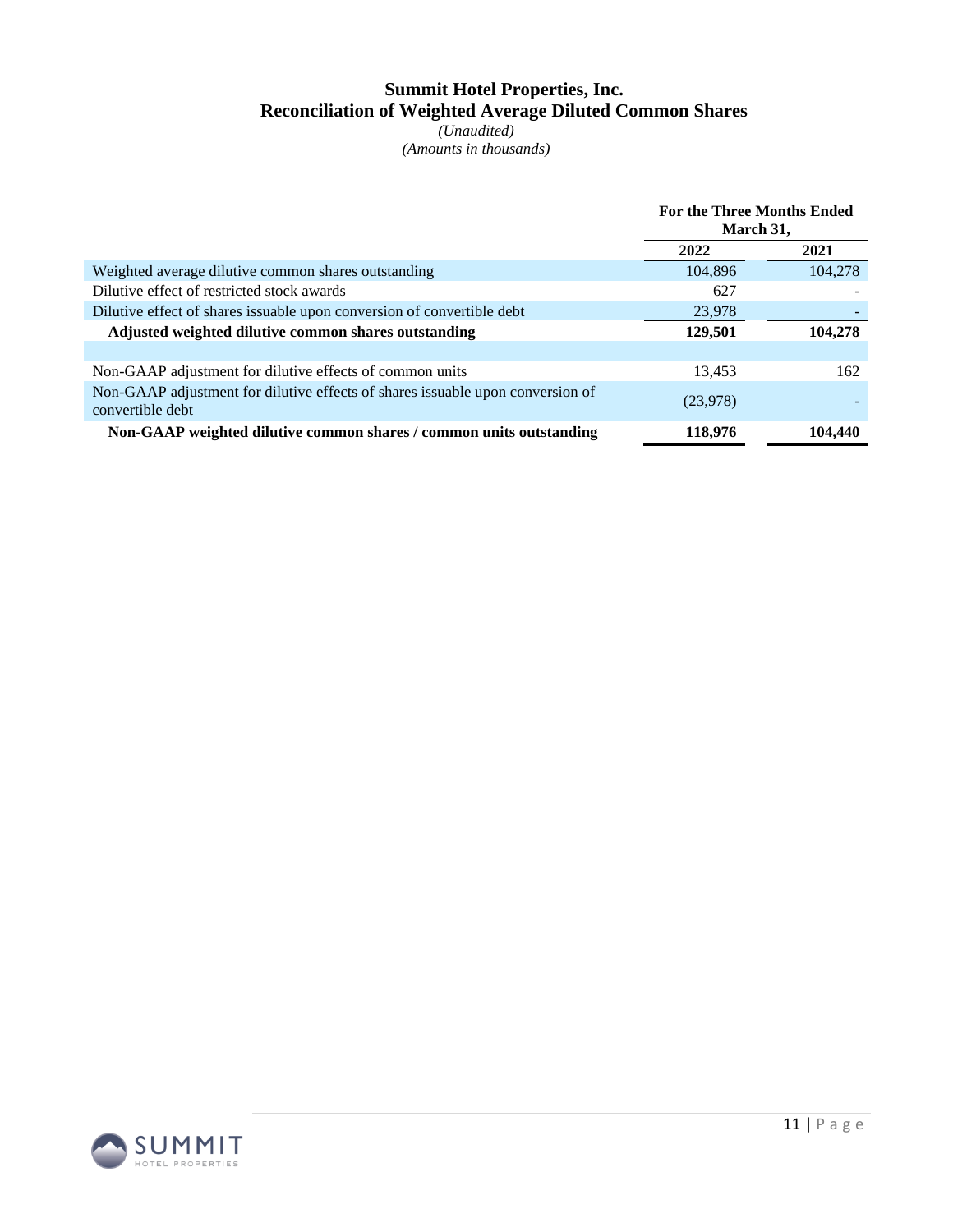# **Summit Hotel Properties, Inc. Reconciliation of Net Loss to Non-GAAP Measures – EBITDAre**

*(Unaudited) (Dollars in thousands)*

|                                                            | <b>For the Three Months Ended</b><br>March 31, |         |         |           |  |
|------------------------------------------------------------|------------------------------------------------|---------|---------|-----------|--|
|                                                            |                                                | 2022    |         | 2021      |  |
| Net loss                                                   | \$.                                            | (8,973) | $\sqrt$ | (32, 871) |  |
| Depreciation and amortization                              |                                                | 36,274  |         | 27,297    |  |
| Interest expense                                           |                                                | 13,439  |         | 10,788    |  |
| Interest income                                            |                                                | (2)     |         | (1)       |  |
| Income tax (benefit) expense                               |                                                | (2,000) |         | 105       |  |
| <b>EBITDA</b>                                              | \$                                             | 38,738  | \$      | 5,318     |  |
| Gain on disposal of assets, net                            |                                                |         |         | (50)      |  |
| <b>EBITDAre</b>                                            | \$                                             | 38,738  | \$      | 5,268     |  |
| Amortization of lease-related intangible assets, net       |                                                |         |         | 22        |  |
| Equity-based compensation                                  |                                                | 3,698   |         | 1,569     |  |
| Debt transaction costs                                     |                                                |         |         | 116       |  |
| Non-cash interest income $(1)$                             |                                                | (122)   |         | (257)     |  |
| Non-cash lease expense, net                                |                                                | 128     |         | 120       |  |
| Casualty losses (recoveries), net                          |                                                | 185     |         | (35)      |  |
| Loss from non-controlling interest in joint venture        |                                                | 82      |         | 1,452     |  |
| Adjustments from non-controlling interest in joint venture |                                                | (9,788) |         | (2,031)   |  |
| <b>Adjusted EBITDAre</b>                                   | \$                                             | 32,921  | \$      | 6,224     |  |

*(1) Non-cash interest income relates to the amortization of the discount on certain notes receivable. The discount on these notes receivable was recorded at inception of the related loans based on the estimated value of the embedded purchase options in the notes receivable.*

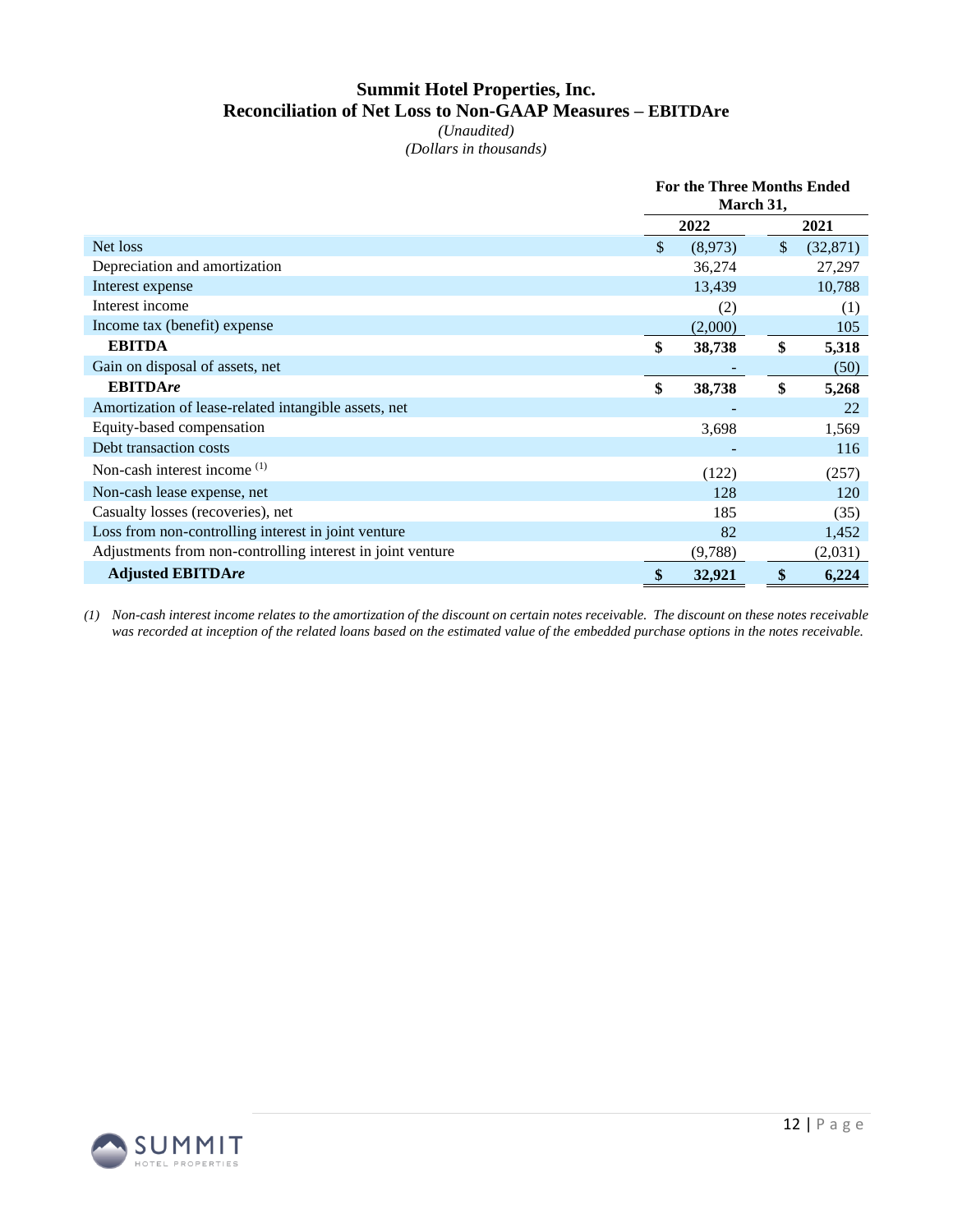### **Summit Hotel Properties, Inc. Pro Forma Hotel Operating Data** *(Unaudited)*

*(Dollars in thousands)*

|                                                   | <b>For the Three Months Ended</b><br>March 31, |         |              |        |  |  |  |  |
|---------------------------------------------------|------------------------------------------------|---------|--------------|--------|--|--|--|--|
| <b>Pro Forma Operating Data</b> $^{(1)}$ $^{(2)}$ | 2022                                           |         |              | 2021   |  |  |  |  |
| Pro forma room revenue                            | S                                              | 131,653 | $\mathbf{r}$ | 73,175 |  |  |  |  |
| Pro forma other hotel operations revenue          |                                                | 13,621  |              | 6,636  |  |  |  |  |
| <b>Pro forma total revenues</b>                   |                                                | 145,274 |              | 79,811 |  |  |  |  |
| Pro forma total hotel operating expenses          |                                                | 97.938  |              | 64,052 |  |  |  |  |
| <b>Pro forma hotel EBITDA</b>                     |                                                | 47.336  |              | 15,759 |  |  |  |  |
| Pro forma hotel EBITDA Margin                     |                                                | 32.6%   |              | 19.7%  |  |  |  |  |

**Reconciliations of Non-GAAP financial measures to comparable GAAP financial measures:**

| <b>Revenue:</b>                                        |               |              |
|--------------------------------------------------------|---------------|--------------|
| <b>Total revenues</b>                                  | \$<br>141,869 | \$<br>57,854 |
| Total revenues - acquisitions <sup>(1)</sup>           | 3,405         | 21,957       |
| Total revenues - dispositions <sup>(2)</sup>           |               |              |
| Pro forma total revenues                               | 145,274       | 79,811       |
|                                                        |               |              |
| <b>Hotel Operating Expenses:</b>                       |               |              |
| Total hotel operating expenses                         | 95,734        | 50,139       |
| Hotel operating expenses - acquisitions $(1)$          | 2,204         | 13,913       |
| Hotel operating expenses - dispositions <sup>(2)</sup> |               |              |
| Pro forma hotel operating expenses                     | 97,938        | 64,052       |
|                                                        |               |              |
| <b>Hotel EBITDA:</b>                                   |               |              |
| Operating income (loss)                                | 724           | (25,210)     |
| (Gain) loss on disposal of assets, net                 |               | (50)         |
| Corporate general and administrative                   | 9,137         | 5,678        |
| Depreciation and amortization                          | 36,274        | 27,297       |
| <b>Hotel EBITDA</b>                                    | 46,135        | 7,715        |
| Hotel EBITDA - acquisitions $(1)$                      | (12,305)      |              |
| Hotel EBITDA - dispositions <sup>(2)</sup>             |               |              |
| <b>Same store hotel EBITDA</b>                         | 33,830        | 7,716        |
| Hotel EBITDA - acquisitions <sup>(3)</sup>             | 13,506        | 8,043        |
| Pro forma hotel EBITDA                                 | 47,336        | \$<br>15,759 |

*(1) For any hotels acquired by the Company after January 1, 2021 (the "Acquired Hotels"), the Company has excluded the financial results of each of the Acquired Hotels for the period the Acquired Hotels were purchased by the Company to March 31, 2022 (the "Acquisition Period") in determining samestore hotel EBITDA.* 

*(2) For hotels sold by the Company between January 1, 2021, and March 31, 2022 (the "Disposed Hotels"), the Company has excluded the financial results of each of the Disposed Hotels for the period beginning on January 1, 2021, and ending on the date the Disposed Hotels were sold by the Company (the "Disposition Period") in determining same-store hotel EBITDA.*

*(3) Unaudited pro forma information includes operating results for 101 hotels owned as of March 31, 2022, as if all such hotels had been owned by the Company since January 1, 2021. For hotels acquired by the Company after January 1, 2021 (the "Acquired Hotels"), the Company has included in the pro forma information the financial results of each of the Acquired Hotels for the period from January 1, 2021, to March 31, 2022. The financial results*  for the Acquired Hotels include information provided by the third-party owner of such Acquired Hotel prior to purchase by the Company and have not *been audited or reviewed by our auditors or adjusted by us. The pro forma information is included to enable comparison of results for the current reporting period to results for the comparable period of the prior year and are not indicative of future results.*

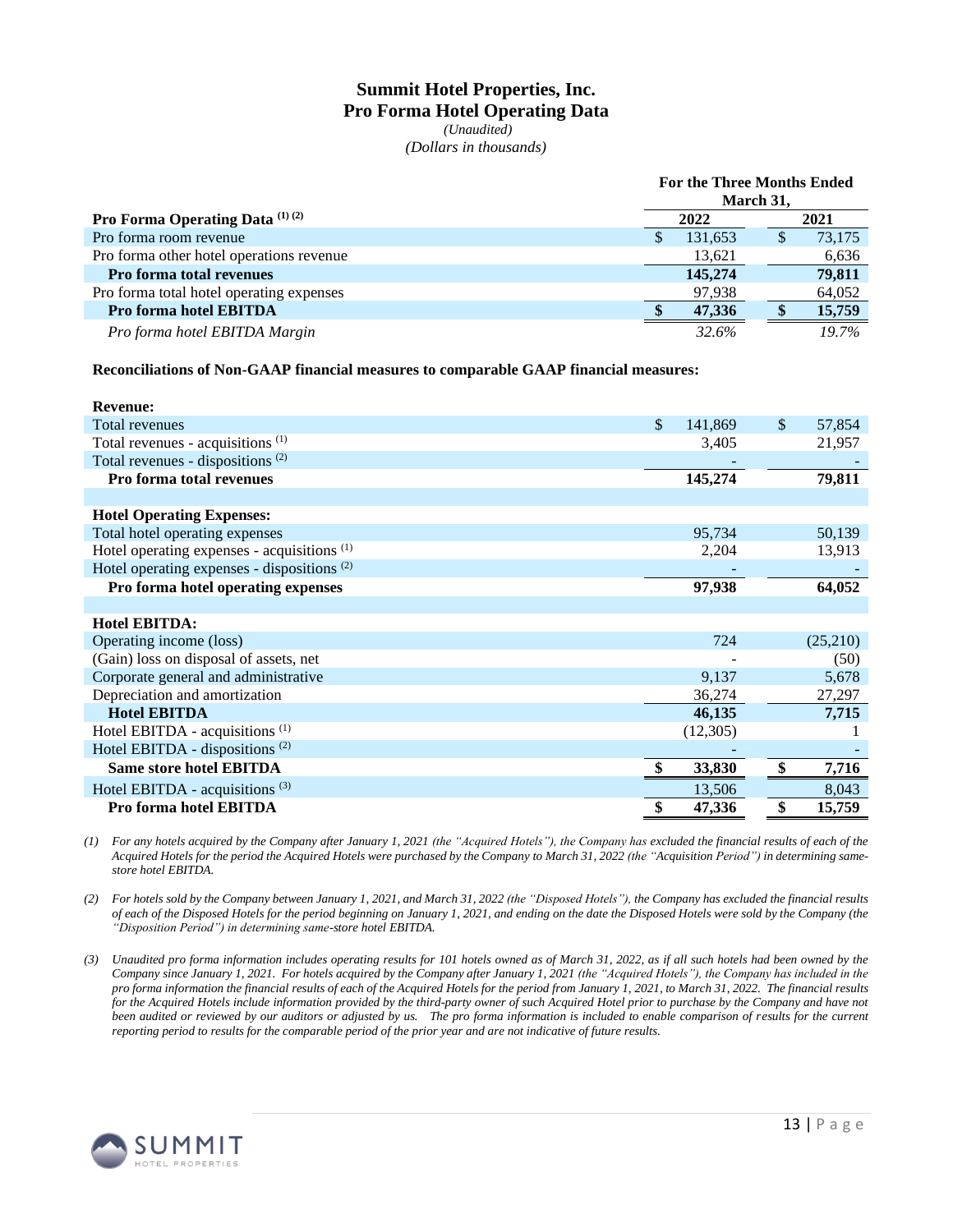# **Summit Hotel Properties, Inc. Pro Forma Hotel Operating Data**

*(Unaudited) (Dollars in thousands, except operating statistics)*

|                                                                                      |                         |                |                    | 2021      |                    |                   | 2022               |                |              | <b>Trailing</b><br><b>Twelve</b>             |
|--------------------------------------------------------------------------------------|-------------------------|----------------|--------------------|-----------|--------------------|-------------------|--------------------|----------------|--------------|----------------------------------------------|
| Pro Forma Operating Data (1)(2)                                                      |                         | Q <sub>2</sub> |                    | Q3        |                    | Q <sub>4</sub>    |                    | Q1             |              | <b>Months Ended</b><br><b>March 31, 2022</b> |
| Pro forma room revenue                                                               | $\mathbf{\hat{S}}$      | 107,161        | $\mathbf{\hat{S}}$ | 130.791   | $\mathbf{\hat{S}}$ | 127,939           | $\mathbf{\hat{S}}$ | 131.653        | $\mathbb{S}$ | 497.544                                      |
| Pro forma other hotel operations revenue                                             |                         | 9,639          |                    | 12,265    |                    | 12,771            |                    | 13,621         |              | 48,296                                       |
| Pro forma total revenues                                                             |                         | 116,800        |                    | 143,056   |                    | 140,710           |                    | 145,274        |              | 545,840                                      |
| Pro forma total hotel operating expenses                                             |                         | 79,039         |                    | 92,052    |                    | 89,884            |                    | 97,938         |              | 358,913                                      |
| <b>Pro forma hotel EBITDA</b>                                                        | \$                      | 37,761         | \$                 | 51,004    | \$                 | 50,826            | \$                 | 47,336         | \$           | 186,927                                      |
| Pro forma hotel EBITDA Margin                                                        |                         | 32.3%          |                    | 35.7%     |                    | 36.1%             |                    | 32.6%          |              | 34.2%                                        |
| Pro Forma Statistics <sup>(1)(2)</sup>                                               |                         |                |                    |           |                    |                   |                    |                |              |                                              |
| Rooms sold                                                                           |                         | 899,245        |                    | 950,819   |                    | 917,936           |                    | 866,321        |              | 3,634,320                                    |
| Rooms available                                                                      |                         | 1,367,361      |                    | 1,384,692 |                    | 1,387,512         |                    | 1,356,057      |              | 5,495,622                                    |
| Occupancy                                                                            |                         | 65.8%          |                    | 68.7%     |                    | 66.2%             |                    | 63.9%          |              | 66.1%                                        |
| <b>ADR</b>                                                                           | \$                      | 119.17         | \$                 | 137.56    | \$                 | 139.38            | \$                 | 151.97         | \$           | 136.90                                       |
| <b>RevPAR</b>                                                                        | $\overline{\mathbf{S}}$ | 78.37          | \$                 | 94.45     | \$                 | 92.21             | $\mathbf{\hat{S}}$ | 97.09          | \$           | 90.53                                        |
| <b>Actual Statistics</b>                                                             |                         |                |                    |           |                    |                   |                    |                |              |                                              |
| Rooms sold                                                                           |                         | 666,345        |                    | 719,341   |                    | 680,799           |                    | 843,066        |              | 2,909,551                                    |
| Rooms available                                                                      |                         | 1,027,208      |                    | 1,047,736 |                    | 1,049,936         |                    | 1,313,661      |              | 4,438,541                                    |
| Occupancy                                                                            |                         | 64.9%          |                    | 68.7%     |                    | 64.8%             |                    | 64.2%          |              | 65.6%                                        |
| <b>ADR</b>                                                                           | \$                      | 120.05         | \$                 | 142.52    | \$                 | 144.80            | \$                 | 152.79         | \$           | 140.88                                       |
| RevPAR                                                                               | \$                      | 77.88          | \$                 | 97.85     | \$                 | 93.89             | \$                 | 98.05          | \$           | 92.35                                        |
| Reconciliations of Non-GAAP financial measures to comparable GAAP financial measures |                         |                |                    |           |                    |                   |                    |                |              |                                              |
| <b>Revenue:</b>                                                                      |                         |                |                    |           |                    |                   |                    |                |              |                                              |
| <b>Total revenues</b>                                                                | $\mathbf{\hat{S}}$      | 86,524         | $\mathbf{\hat{s}}$ | 110,686   | $\mathbf{\$}$      | 106.862           | $\mathbf{\hat{S}}$ | 141,869        | \$           | 445.941                                      |
| Total revenues from acquisitions <sup>(1)</sup>                                      |                         | 30,276         |                    | 32,370    |                    | 33,848            |                    | 3,405          |              | 99,899                                       |
| Total revenues from dispositions <sup>(2)</sup>                                      |                         |                |                    |           |                    |                   |                    |                |              |                                              |
| Pro forma total revenues                                                             |                         | 116,800        |                    | 143,056   |                    | 140,710           |                    | 145,274        |              | 545,840                                      |
|                                                                                      |                         |                |                    |           |                    |                   |                    |                |              |                                              |
| <b>Hotel Operating Expenses:</b>                                                     |                         |                |                    |           |                    |                   |                    |                |              |                                              |
| Total hotel operating expenses                                                       |                         | 61,241         |                    | 71,942    |                    | 71.149            |                    | 95.734         |              | 300,066                                      |
| Total hotel operating expenses from                                                  |                         |                |                    |           |                    |                   |                    |                |              |                                              |
| acquisitions $(1)$                                                                   |                         | 17,798         |                    | 20,110    |                    | 18,735            |                    | 2,204          |              | 58,847                                       |
| Total hotel operating expenses from                                                  |                         |                |                    |           |                    |                   |                    |                |              |                                              |
| dispositions <sup>(2)</sup>                                                          |                         |                |                    |           |                    |                   |                    |                |              |                                              |
| Pro forma total hotel operating                                                      |                         |                |                    |           |                    |                   |                    |                |              |                                              |
| expenses                                                                             |                         | 79,039         |                    | 92,052    |                    | 89,884            |                    | 97,938         |              | 358,913                                      |
|                                                                                      |                         |                |                    |           |                    |                   |                    |                |              |                                              |
| <b>Hotel EBITDA:</b>                                                                 |                         |                |                    | 5,023     |                    |                   |                    | 724            |              |                                              |
| Operating (loss) income<br>Gain on disposal of assets, net                           |                         | (11,627)       |                    |           |                    | (1, 452)<br>(159) |                    | $\overline{a}$ |              | (7, 332)<br>(190)                            |
| Loss on impairment and write-off of assets                                           |                         | (31)           |                    |           |                    |                   |                    |                |              |                                              |
|                                                                                      |                         |                |                    | 4,361     |                    |                   |                    |                |              | 4,361                                        |
| Reversal of credit losses<br><b>Transaction costs</b>                                |                         | 3.849          |                    | (2,632)   |                    |                   |                    |                |              | (2,632)                                      |
|                                                                                      |                         |                |                    |           |                    |                   |                    |                |              | 3,849                                        |
| Corporate general and administrative                                                 |                         | 6,506          |                    | 6,099     |                    | 11,145            |                    | 9,137          |              | 32,887                                       |
| Depreciation and amortization                                                        |                         | 26,586         |                    | 25,893    |                    | 26,179            |                    | 36,274         |              | 114,932                                      |
| <b>Hotel EBITDA</b>                                                                  |                         | 25,283         |                    | 38,744    |                    | 35,713            |                    | 46,135         |              | 145,875                                      |
| Hotel EBITDA from acquisitions <sup>(1)</sup>                                        |                         | (1)            |                    | (743)     |                    | (684)             |                    | (12,305)       |              | (13,733)                                     |
| Hotel EBITDA from dispositions <sup>(2)</sup>                                        |                         |                |                    |           |                    |                   |                    |                |              |                                              |
| <b>Same store hotel EBITDA</b>                                                       | \$                      | 25,282         | \$                 | 38,001    | \$                 | 35,029            | \$                 | 33,830         | \$           | 132,142                                      |
| Hotel EBITDA from acquisitions <sup>(3)</sup>                                        |                         | 12,479         |                    | 13,003    |                    | 15,797            |                    | 13,506         |              | 54,785                                       |
| Pro forma hotel EBITDA                                                               | \$                      | 37,761         | \$                 | 51,004    | \$                 | 50,826            | \$                 | 47,336         | \$           | 186,927                                      |

*(1) For any hotels acquired by the Company after April 1, 2021 (the "Acquired Hotels"), the Company has excluded the financial results of each of the Acquired Hotels for the period the Acquired Hotels were purchased by the Company to March 31, 2022 (the "Acquisition Period") in determining same-store hotel EBITDA.* 

*(2) For hotels sold by the Company between April 1, 2021, and March 31, 2022 (the "Disposed Hotels"), the Company has excluded the financial results of each of the Disposed Hotels for the period beginning on April 1, 2021 and ending on the date the Disposed Hotels were sold by the Company (the "Disposition Period") in determining same-store hotel EBITDA.*

*(3) Unaudited pro forma information includes operating results for 101 hotels owned as of March 31, 2022, as if all such hotels had been owned by the Company since April 1, 2021. For hotels acquired by the Company after April 1, 2021 (the "Acquired Hotels"), the Company has included in the pro forma information the financial results of each of the Acquired Hotels for the period from April 1, 2021, to March 31, 2022. The financial results for the Acquired Hotels include information provided by the third-party owner of such Acquired Hotel prior to purchase by the Company and have not been audited or reviewed by our auditors or adjusted by us. The pro forma information is included to enable comparison of results for the current reporting period to results for the comparable period of the prior year and are not indicative of future results.*

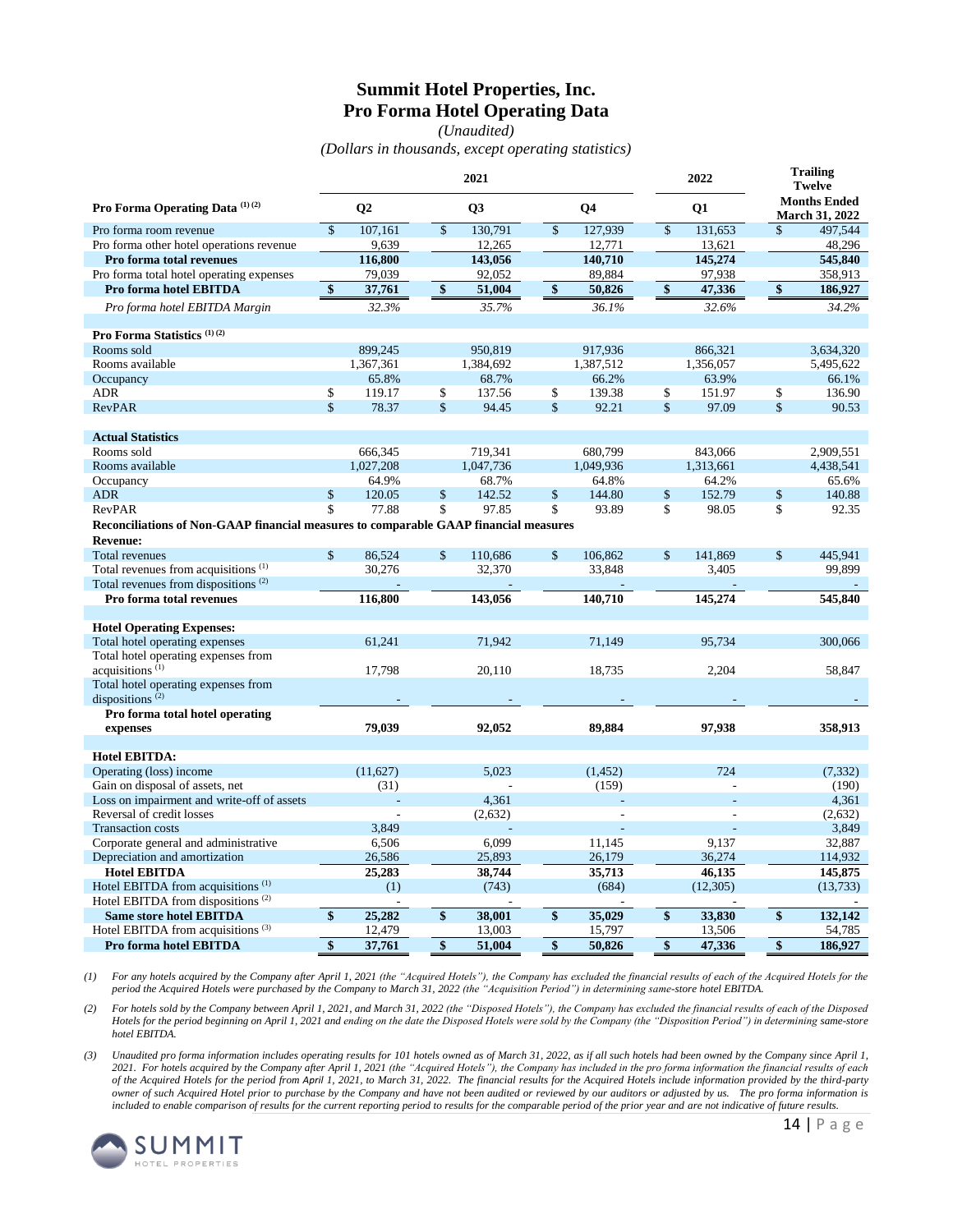# **Summit Hotel Properties, Inc. Pro Forma and Same Store Data**

*(Unaudited)*

|                                |            | <b>For the Three Months Ended</b><br>March 31, |                         |           |
|--------------------------------|------------|------------------------------------------------|-------------------------|-----------|
|                                |            | 2022                                           |                         | 2021      |
| Pro Forma $(101)^{(1)}$        |            |                                                |                         |           |
| Rooms sold                     |            | 866,321                                        |                         | 710,223   |
| Rooms available                |            | 1,356,057                                      |                         | 1,340,910 |
| Occupancy                      |            | 63.9%                                          |                         | 53.0%     |
| <b>ADR</b>                     | \$         | 151.97                                         | $\sqrt[6]{\frac{1}{2}}$ | 103.03    |
| RevPAR                         | $\sqrt{3}$ | 97.09                                          | $\$\$                   | 54.57     |
|                                |            |                                                |                         |           |
| Occupancy change               |            | 20.6%                                          |                         |           |
| ADR change                     |            | 47.5%                                          |                         |           |
| RevPAR change                  |            | 77.9%                                          |                         |           |
|                                |            |                                                |                         |           |
|                                |            | <b>For the Three Months Ended</b><br>March 31, |                         |           |
|                                |            | 2022                                           |                         | 2021      |
| <b>Same-Store</b> $(72)^{(2)}$ |            |                                                |                         |           |

| Rooms sold       |               | 641,683   | 511,365      |
|------------------|---------------|-----------|--------------|
| Rooms available  |               | 1,015,979 | 1,015,920    |
| Occupancy        |               | 63.2%     | 50.3%        |
| <b>ADR</b>       | $\mathcal{S}$ | 155.63    | \$<br>104.12 |
| RevPAR           | <sup>\$</sup> | 98.30     | \$<br>52.41  |
|                  |               |           |              |
| Occupancy change |               | 25.5%     |              |
| ADR change       |               | 49.5%     |              |
| RevPAR change    |               | 87.6%     |              |
|                  |               |           |              |

*(1) Unaudited pro forma information includes operating results for 101 hotels owned as of March 31, 2022, as if each hotel had been owned by the Company since January 1, 2021. As a result, these pro forma operating and financial measures include operating results for certain hotels for periods prior to the Company's ownership.*

*(2) Same-store information includes operating results for 72 hotels owned by the Company as of January 1, 2021, and at all times during the three months ended March 31, 2022, and 2021.*

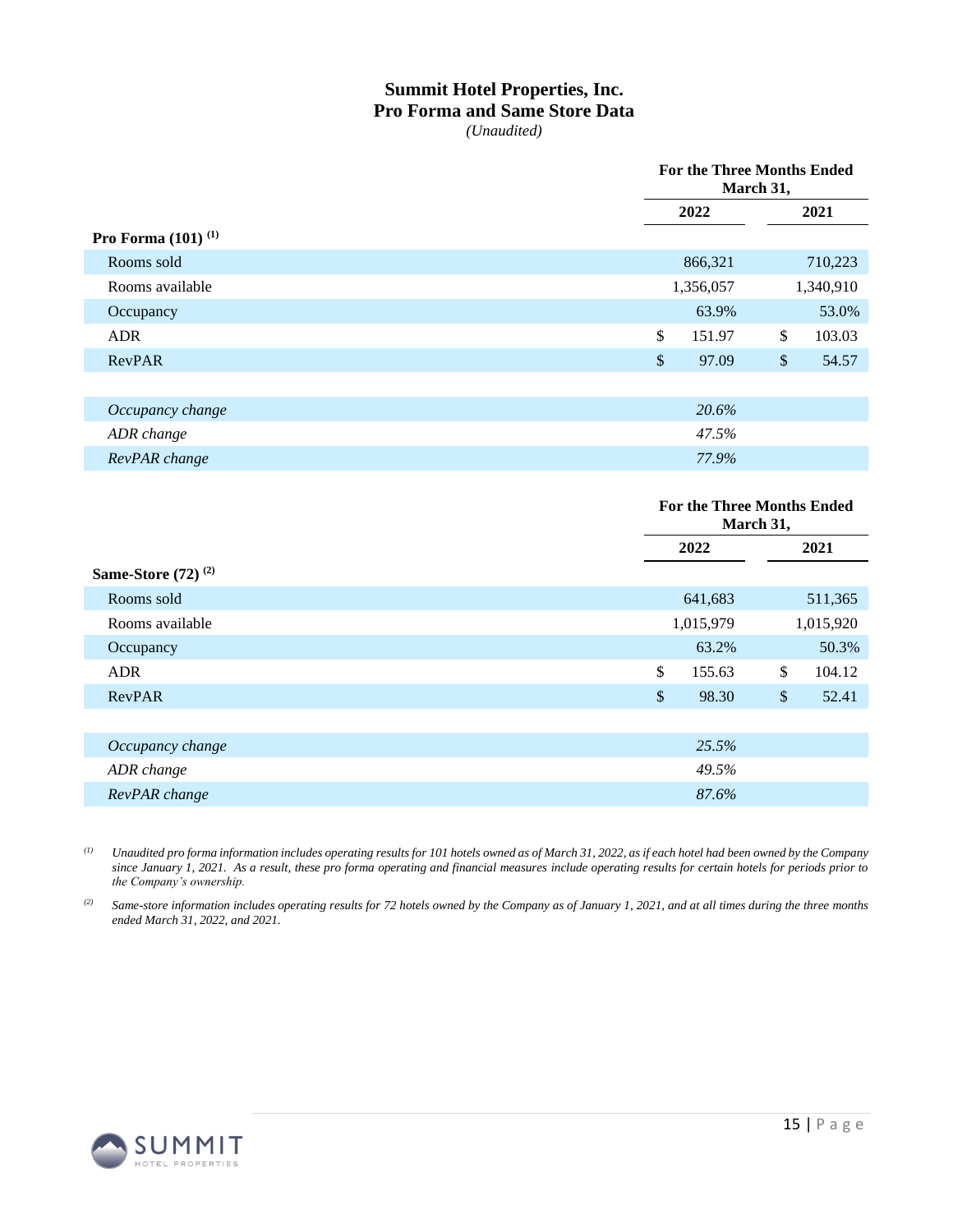### *Non-GAAP Financial Measures*

We disclose certain "non-GAAP financial measures," which are measures of our historical financial performance. Non-GAAP financial measures are financial measures not prescribed by Generally Accepted Accounting Principles ("GAAP"). These measures are as follows: (i) Funds From Operations ("FFO") and Adjusted Funds from Operations ("AFFO"), (ii) Earnings before Interest, Taxes, Depreciation and Amortization ("EBITDA"), Earnings before Interest, Taxes, Depreciation and Amortization for Real Estate ("EBITDA*re*"), Adjusted EBITDA*re*, and hotel EBITDA (as described below). We caution investors that amounts presented in accordance with our definitions of non-GAAP financial measures may not be comparable to similar measures disclosed by other companies, since not all companies calculate these non-GAAP financial measures in the same manner. Our non-GAAP financial measures should be considered along with, but not as alternatives to, net income (loss) as a measure of our operating performance. Our non-GAAP financial measures may include funds that may not be available for our discretionary use due to functional requirements to conserve funds for capital expenditures, property acquisitions, debt service obligations and other commitments and uncertainties. Although we believe that our non-GAAP financial measures can enhance the understanding of our financial condition and results of operations, these non-GAAP financial measures are not necessarily better indicators of any trend as compared to a comparable measure prescribed by GAAP such as net income (loss).

# *Funds From Operations ("FFO") and Adjusted FFO ("AFFO")*

As defined by Nareit, FFO represents net income or loss (computed in accordance with GAAP), excluding preferred dividends, gains (or losses) from sales of real property, impairment losses on real estate assets, items classified by GAAP as extraordinary, the cumulative effect of changes in accounting principles, plus depreciation and amortization related to real estate assets, and adjustments for unconsolidated partnerships, and joint ventures. AFFO represents FFO excluding amortization of deferred financing costs, franchise fees, equity-based compensation expense, debt transaction costs, premiums on redemption of preferred shares, losses from net casualties, non-cash lease expense, non-cash interest income and non-cash income tax related adjustments to our deferred tax assets. Unless otherwise indicated, we present FFO and AFFO applicable to our common shares and common units. We present FFO and AFFO because we consider FFO and AFFO an important supplemental measure of our operational performance and believe it is frequently used by securities analysts, investors, and other interested parties in the evaluation of REITs, many of which present FFO and AFFO when reporting their results. FFO and AFFO are intended to exclude GAAP historical cost depreciation and amortization, which assumes that the value of real estate assets diminishes ratably over time. Historically, however, real estate values have risen or fallen with market conditions. Because FFO and AFFO exclude depreciation and amortization related to real estate assets, gains and losses from real property dispositions and impairment losses on real estate assets, FFO and AFFO provide performance measures that, when compared year over year, reflect the effect to operations from trends in occupancy, guestroom rates, operating costs, development activities and interest costs, providing perspective not immediately apparent from net income. Our computation of FFO differs slightly from the computation of Nareit-defined FFO related to the reporting of corporate depreciation and amortization expense. Our computation of FFO may also differ from the methodology for calculating FFO used by other equity REITs and, accordingly, may not be comparable to such other REITs. FFO and AFFO should not be considered as an alternative to net income (loss) (computed in accordance with GAAP) as an indicator of our liquidity, nor is it indicative of funds available to fund our cash needs, including our ability to pay dividends or make distributions. Where indicated in this release, FFO is based on our computation of FFO and not the computation of Nareit-defined FFO unless otherwise noted.

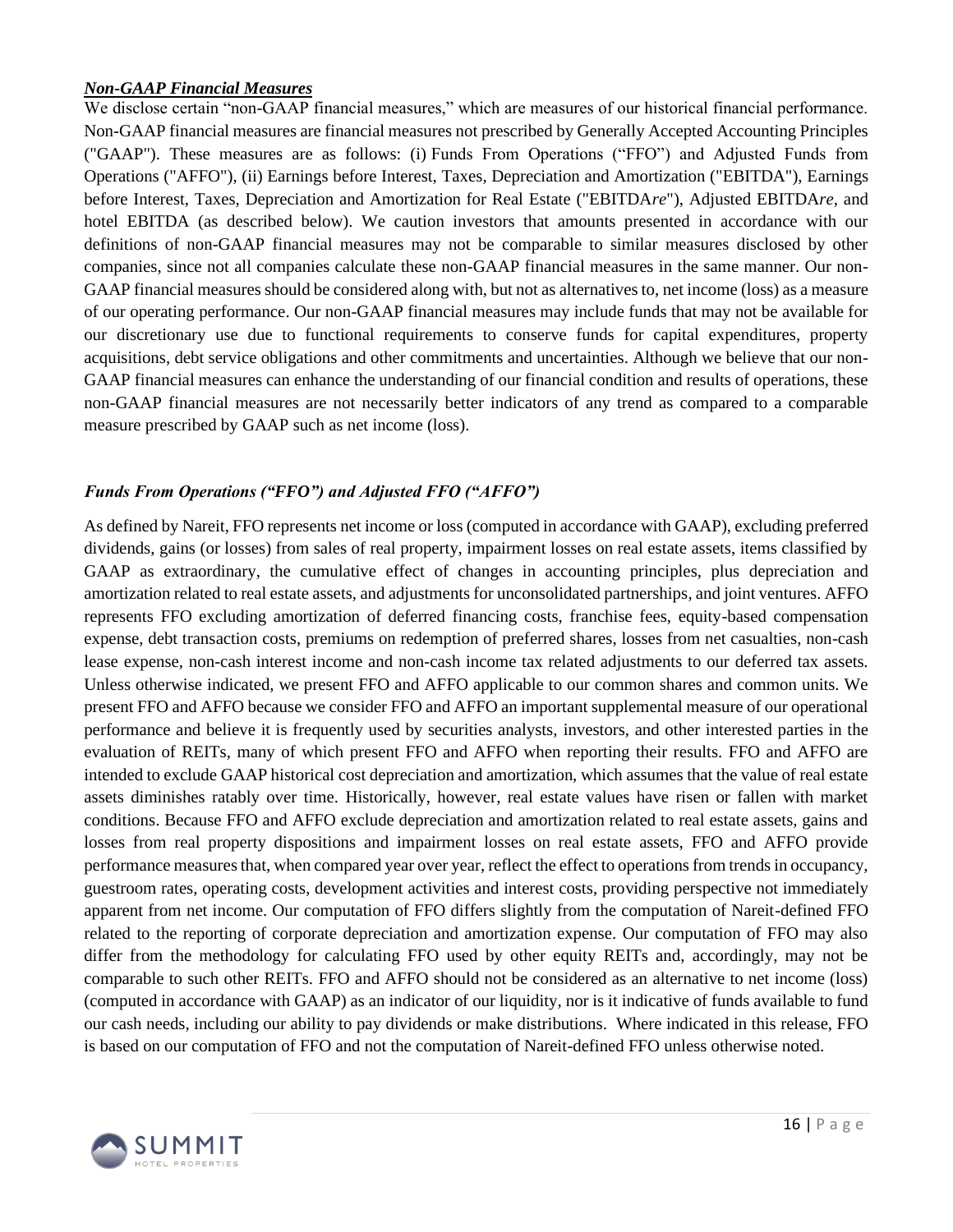## *EBITDA, EBITDAre, Adjusted EBITDAre, and Hotel EBITDA*

## *EBITDA*

EBITDA represents net income or loss, excluding: (i) interest, (ii) income tax expense and (iii) depreciation and amortization. We believe EBITDA is useful to an investor in evaluating our operating performance because it provides investors with an indication of our ability to incur and service debt, to satisfy general operating expenses, to make capital expenditures and to fund other cash needs or reinvest cash into our business. We also believe it helps investors meaningfully evaluate and compare the results of our operations from period to period by removing the effect of our asset base (primarily depreciation and amortization) from our operating results. Our management team also uses EBITDA as one measure in determining the value of acquisitions and dispositions.

## *EBITDAre and Adjusted EBITDAre*

EBITDA*re* is based on EBITDA and is expected to provide additional relevant information about REITs as real estate companies in support of growing interest among generalist investors. EBITDA*re* is intended to be a supplemental non-GAAP performance measure that is independent of a company's capital structure and will provide a uniform basis to measure the enterprise value of a company compared to other REITs.

EBITDA*re*, as defined by Nareit, is calculated as EBITDA, excluding: (i) loss and gains on disposition of property and (ii) asset impairments, if any. We believe EBITDA*re* is useful to an investor in evaluating our operating performance because it provides investors with an indication of our ability to incur and service debt, to satisfy general operating expenses, to make capital expenditures and to fund other cash needs or reinvest cash into our business. We also believe it helps investors meaningfully evaluate and compare the results of our operations from period to period by removing the effect of our asset base (primarily depreciation and amortization) from our operating results.

We make additional adjustments to EBITDA*re* when evaluating our performance because we believe that the exclusion of certain additional non-recurring or certain non-cash items described below provides useful supplemental information to investors regarding our ongoing operating performance. We believe that the presentation of Adjusted EBITDA*re*, when combined with the primary GAAP presentation of net income, is useful to an investor in evaluating our operating performance because it provides investors with an indication of our ability to incur and service debt, to satisfy general operating expenses, to make capital expenditures and to fund other cash needs or reinvest cash into our business. We also believe it helps investors meaningfully evaluate and compare the results of our operations from period to period by removing the effect of our asset base (primarily depreciation and amortization) from our operating results.